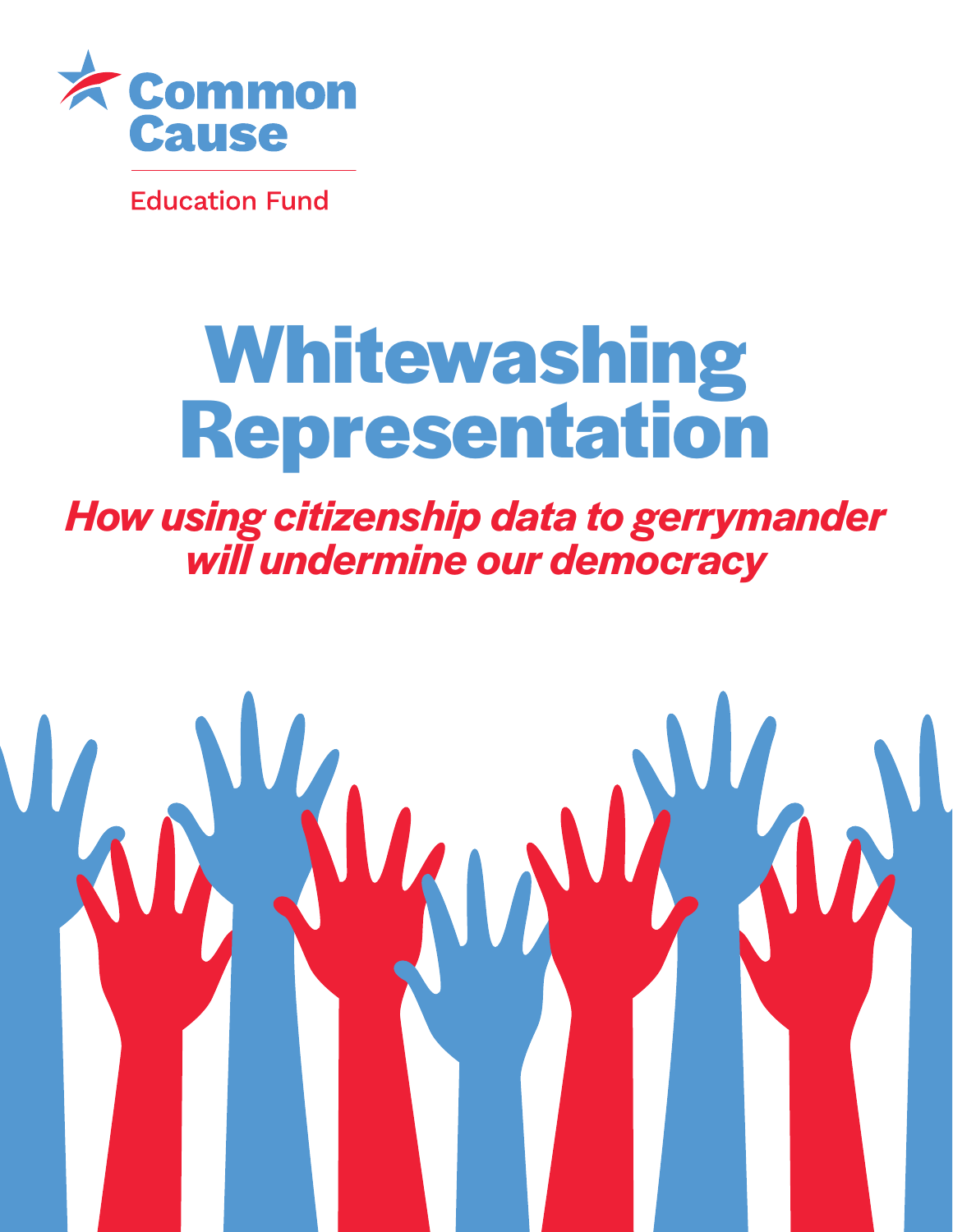#### **Acknowledgements**

Established in 2000, the Common Cause Education Fund is the research and public education affiliate of Common Cause, founded by John Gardner in 1970, and one of the country's most effective organizations working to reduce the influence of special-interest money in politics, breaking down barriers to participation, ensuring transparency in government, and protecting the free flow of information. We work to create an open, honest, and accountable government that serves the public interest; promote equal rights, opportunity, and representation for all; and empower all people to make their voices heard in the political process.

This report was produced with the support of small dollar contributions from Americans who believe in transparent, open, and accountable government and a democracy that works for all of us.

The report was written by: Tye Rush, Redistricting and Voting Fellow for California Common Cause; Suzanne Almeida, Redistricting and Representation Counsel for Common Cause, and Keshia Morris, Census and Mass Incarceration Project Manager for Common Cause

Editing and other assistance was provided by Kathay Feng, Redistricting and Representation Director, Kathryn Phillips Communications Strategist, West Region and Dan Vicuna, National Redistricting Manager.

The authors and editors extend our thanks to Kerstin Diehn for layout and design; Cynthia Williams for copy editing and Christina Monroe, Common Cause's digital associate, for website development. Thanks as well to Common Cause President Karen Hobert Flynn and Vice President for Communications Scott Swenson, for their guidance and support.

©2019 Common Cause. Printed in-house.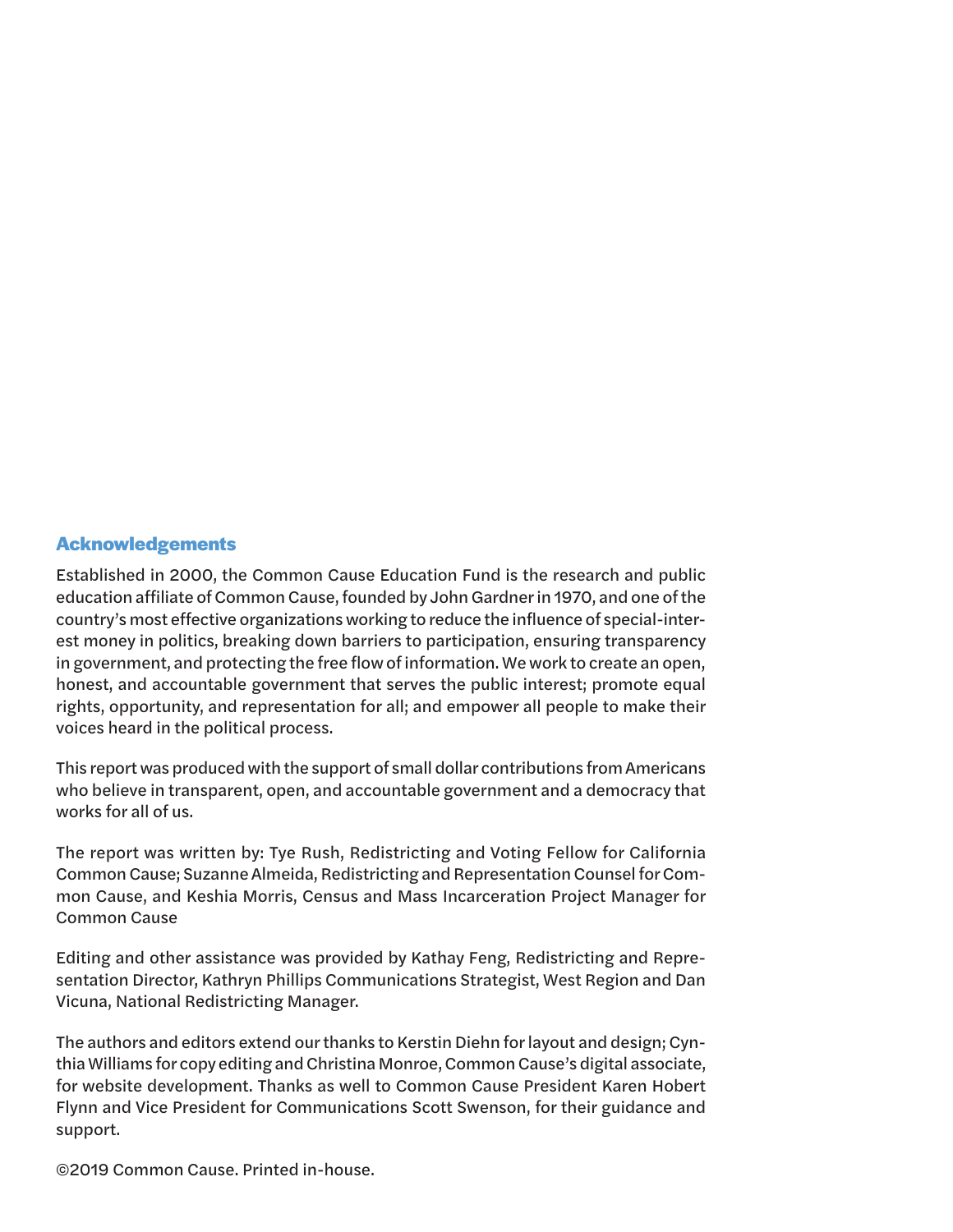# **TABLE OF CONTENTS**

|  | What are census blocks, block groups and census tracts? 5                            |  |
|--|--------------------------------------------------------------------------------------|--|
|  | What happens with census data once the Census Bureau receives it? 6                  |  |
|  |                                                                                      |  |
|  |                                                                                      |  |
|  | What data does federal law require to be shared with the states for redistricting? 7 |  |
|  | How is citizenship data used in redistricting to enforce the Voting Rights Act?8     |  |
|  |                                                                                      |  |
|  |                                                                                      |  |
|  |                                                                                      |  |
|  | What is the difference between administrative data, survey data                      |  |
|  | What sources of administrative data will be used to identify citizenship? 10         |  |
|  | How will administrative data on citizenship be used                                  |  |
|  | How has administrative data been used before on the census?. 12                      |  |
|  |                                                                                      |  |
|  |                                                                                      |  |
|  | What matching errors occur with administrative records?. 13                          |  |
|  | How accurate are administrative records in                                           |  |
|  | How can undercoverage and overcoverage impact the accuracy of data? 14               |  |
|  |                                                                                      |  |
|  | When matching administrative records to census data,                                 |  |
|  | How often do administrative records match census respondents? 15                     |  |
|  | How does administrative data on citizen voting age population                        |  |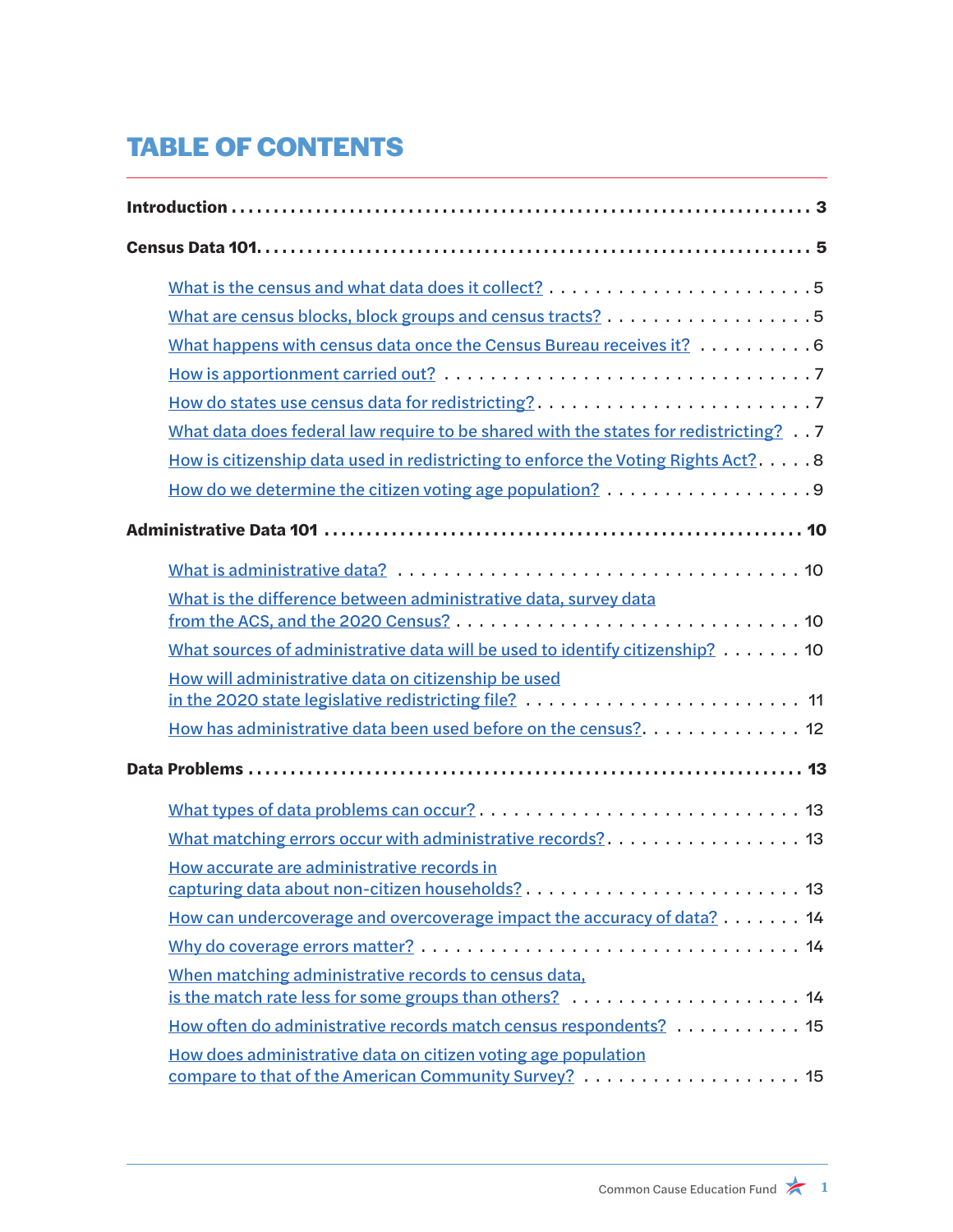| How has the census historically been used for partisan gain? 16                                                |  |
|----------------------------------------------------------------------------------------------------------------|--|
| What are the concerns with citizenship tabulations at the census block level? $\dots$ . 16                     |  |
| How could the current anti-immigrant environment                                                               |  |
| Has census data ever been used to target                                                                       |  |
|                                                                                                                |  |
| How is data collected from the census protected by the Census Bureau? 20                                       |  |
| How is the Census Bureau addressing the possible<br>'reconstruction' of data from Census Bureau statistics? 20 |  |
|                                                                                                                |  |
| What legal confidentiality protections apply to census and administrative data? 21                             |  |
| What protections exist for data sharing among                                                                  |  |
|                                                                                                                |  |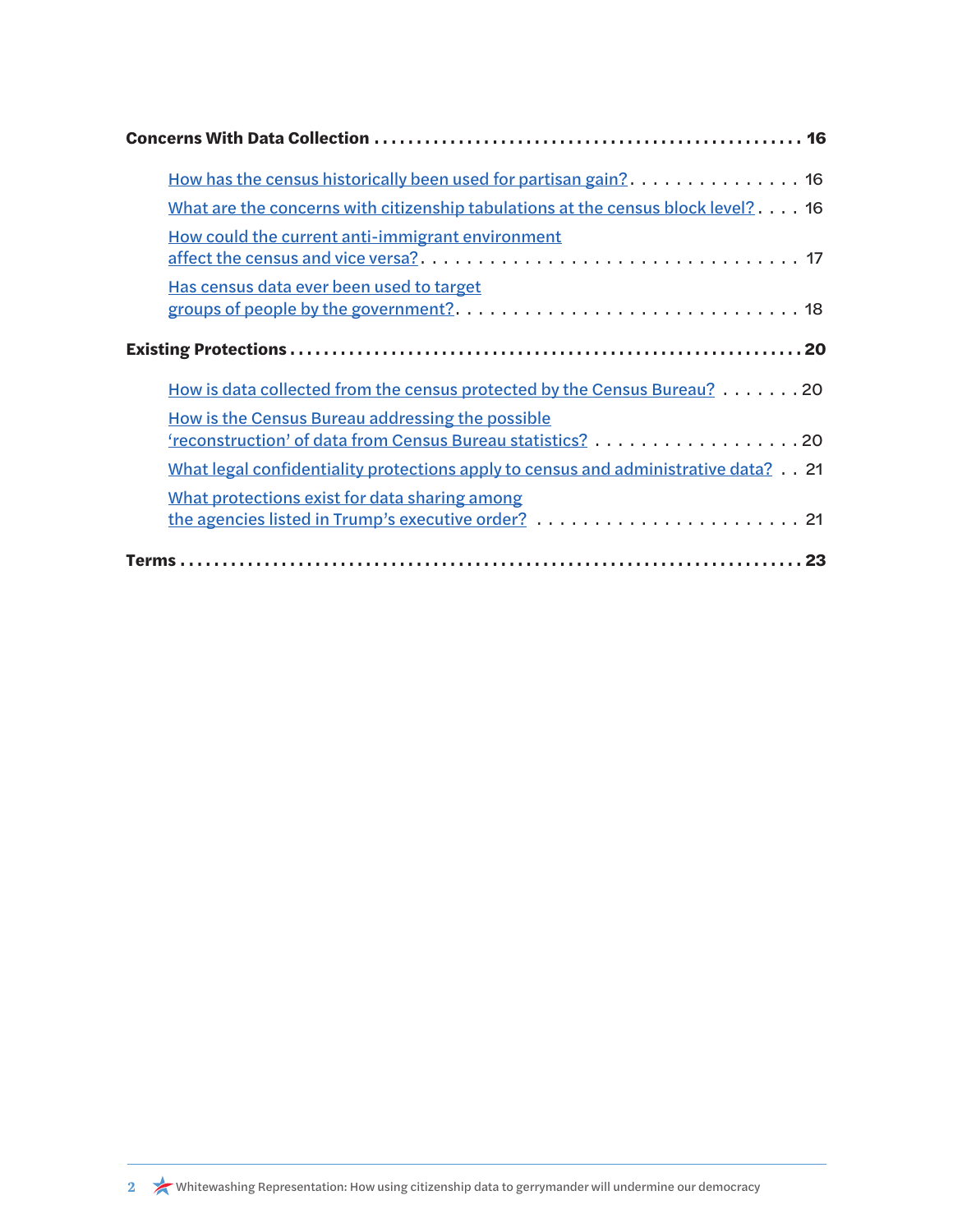# **INTRODUCTION**

Partisan operatives are trying to change how electoral districts are drawn, in a radical effort to undermine our representative democracy. By law, electoral districts must have about the same number of people, and state leaders draw those boundaries based total population counts. But a group of party leaders at the national and state level have been plotting to draw state legislative and congressional districts based solely on the citizen voting-age population (CVAP)—a move that they believe would be advantageous to white voters and harm areas where more people of color, legal residents, immigrants and children live.

These secret efforts manifested in the Trump Administration's quest to whitewash our representation by demanding that the 2020 Census include a citizenship question. He abandoned that effort after a U.S. Supreme Court loss and instead issued an executive order demanding several federal agencies provide all their information - that is, administrative data - on citizenship status to the Census Bureau. He ordered the Bureau to combine this administrative data with data from the decennial census and the American Community Survey (ACS) in order to identify non-citizens residing in the United States. The Census Bureau plans to send the aggregate data to states for redistricting.

In recently revealed documents, Dr. Thomas Hofeller, the Republican gerrymandering strategist behind many of the most controversial gerrymandered maps, analyzed and concluded that basing redistricting on citizens aged 18 and over, would "be advantageous to Republicans and Non-Hispanic Whites." He recognized that this move away from using a count of the total U.S. population would be a "radical departure from the federal 'one person, one vote' rule" that underlies our representative democracy.

 Hofeller stated creating this racial and partisan advantage by removing millions of American residents could only be achieved by collecting citizenship data at the census block level. (More information on the Hofeller Files found [here](https://www.commoncause.org/resource/the-hofeller-files/).)

Using citizen voting age data to draw districts will exclude millions of young people and people of color, violates the Constitution and undermines the principles of equal representation that our country strives towards.

Understanding the intricacies of what administrative data is, how it is used and what challenges can arise from its use in the 2020 Census gives advocates the tools to fight back.

Takeaways from the report include:

- Administrative data on citizenship should not be merged with 2020 Census data in the redistricting files that are sent to states because the data will be used by partisan operatives to justify skewing electoral districts in a manner that, in the words of Thomas Hofeller, is "advantageous to Republicans and Non-Hispanic Whites".
- The integrity of the 2020 Census and American Community Survey data should not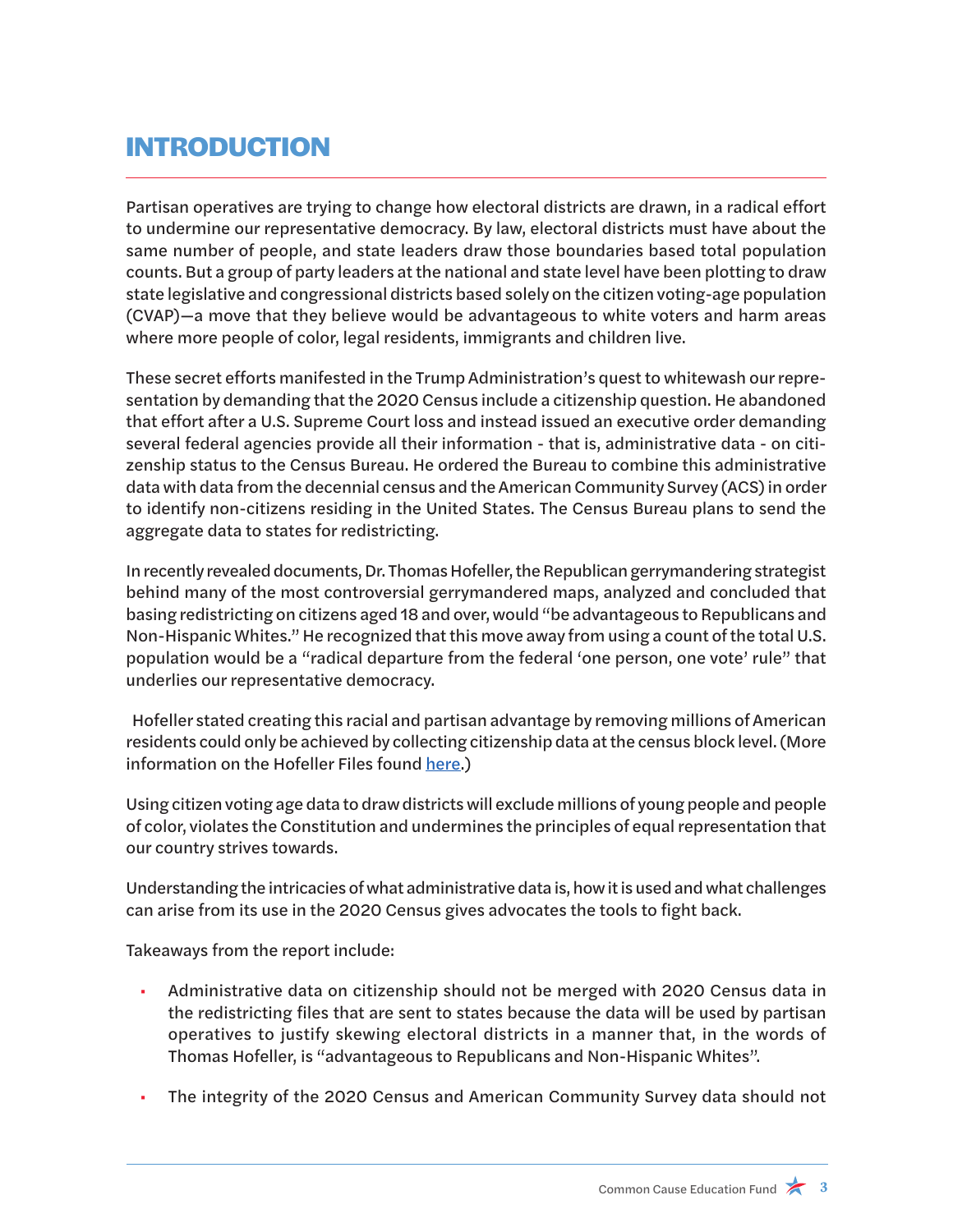be tainted by inaccurate and unreliable administrative data on people's changing immigration status. The administrative data on citizenship will exacerbate the undercount of children and people of color.

• There are significant legal protections that prohibit the sharing and use of census data to target individuals, but there are risks that advocates should be aware and vigilant of.

Have a question that is not answered here? Email Keshia Morris at [kmorris@commoncause.](mailto:kmorris@commoncause.org) [org](mailto:kmorris@commoncause.org) or Suzanne Almeida at [salmeida@commoncause.org.](mailto:salmeida@commoncause.org) The online version of the report can be found here: [commoncause.org/whitewashing](http://commoncause.org/whitewashing)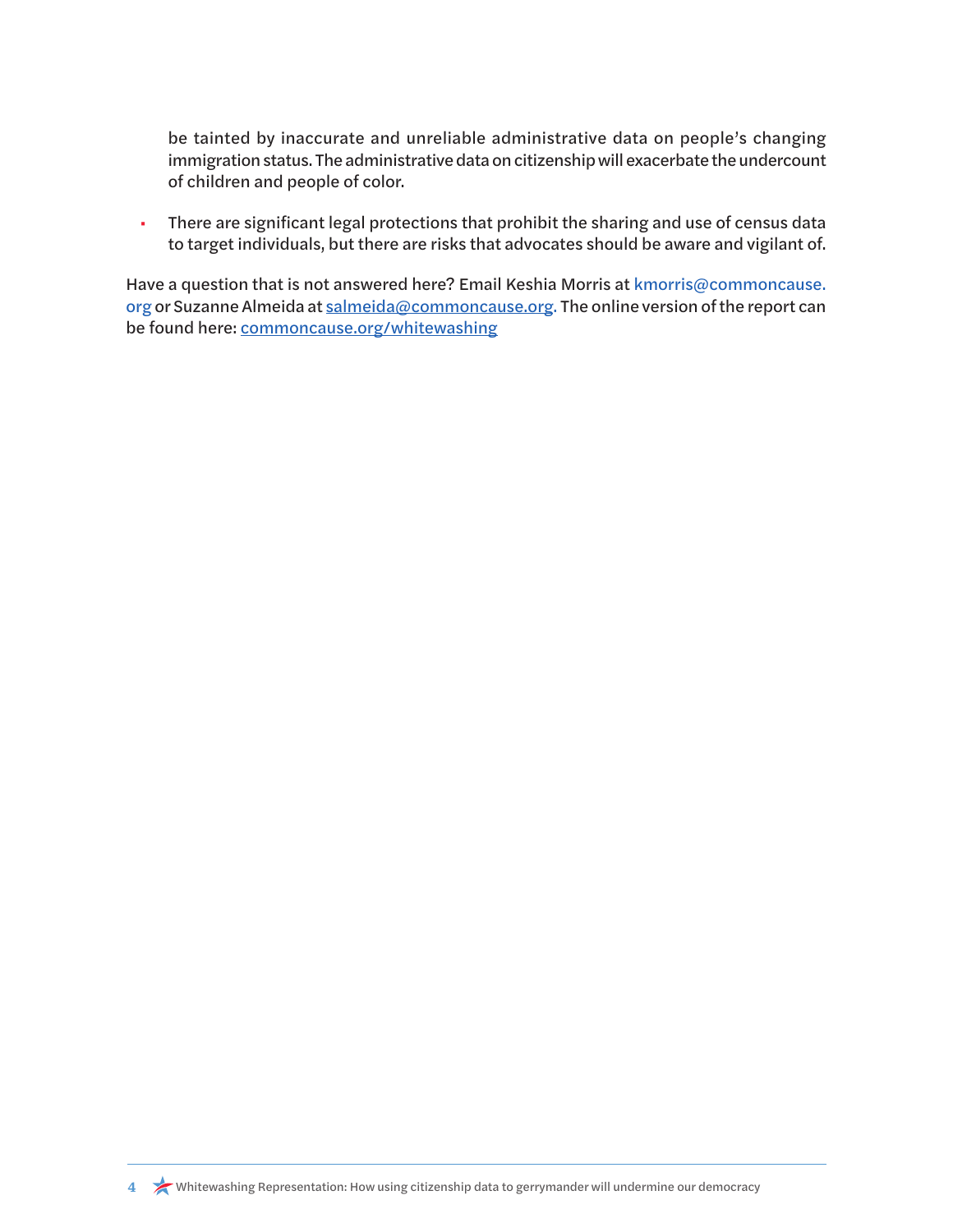# **CENSUS DATA 101**

#### <span id="page-6-0"></span>**What is the census and what data does it collect?**

The decennial census, conducted every 10 years as required by the [U.S. Constitution](https://www.census.gov/history/pdf/Article_1_Section_2.pdf), is a total count of every person living in the United States at their "usual residence" at the time of the census. Census data is collected primarily through a short-form questionnaire that is sent to every residence in the United States. The form asks about the number of people who live at each location, the race and ethnicity of those people and other very basic data. The aggregate data collected by the census is used for many purposes across business, philanthropic and nonprofit communities, but its primary purpose is to apportion state representation to Congress, to execute state redistricting and to distribute billions of federal dollars.

(Find more information on the [decennial census](https://www.census.gov/history/www/programs/demographic/decennial_census.html) at the hyperlink.)

#### <span id="page-6-1"></span>**What are census blocks, block groups and census tracts?**

The Census Bureau defines three levels of geography. The smallest level, a **[census block](https://www.census.gov/newsroom/blogs/random-samplings/2011/07/what-are-census-blocks.html)**, is a small geographical area bordered by visible features (such as roads, streets, streams and railroad tracks) and invisible features (such as property lines and boundaries for city, township, school district and county). In cities, census blocks can be thought of as a small city block, with streets binding it on all sides. In suburban areas, census blocks can look more irregular and spread out in area, and are bounded by streams, roads and other geographical limits. In more remote areas, census blocks can be a collection of hundreds of square miles of land. An article within a newspaper serves as a helpful analogy to imagine census blocks. Going from a small to wide frame, a newspaper has single articles, sections for different subjects and the entire newspaper itself. A census block is more like a single article, a collection of words bound to that article itself, and its size ranges from large to small. Census blocks are not delineated by their population size. Many census blocks do not have anyone living in them at all, but they generally range from a population of [zero to several hundred people](https://www.census.gov/newsroom/blogs/random-samplings/2011/07/what-are-census-blocks.html) per census block. There are about 8.2 million total census blocks in the U.S. and Puerto Rico.

The next largest geography level involves **block groups**, [defined in the Federal Register](https://www.federalregister.gov/documents/2018/11/13/2018-24570/block-groups-for-the-2020-census-final-criteria) as "statistical geographic subdivisions of a census tract defined for the tabulation and presentation of data from the decennial census and selected other statistical programs." Block groups typically contain 600 to 3,000 people, or at least 240 housing units at minimum. Or they contain 1,200 housing units at maximum and are a collection of census blocks. Census block groups may not cross county or state lines, or their geographical equivalent. Block groups are analogous to the sections of a newspaper, which are a collection of articles confined to an area of the newspaper and based on specific subjects. These sections also vary in size, similar to how census blocks vary in size. The United States, including Puerto Rico, has 211,267 block groups.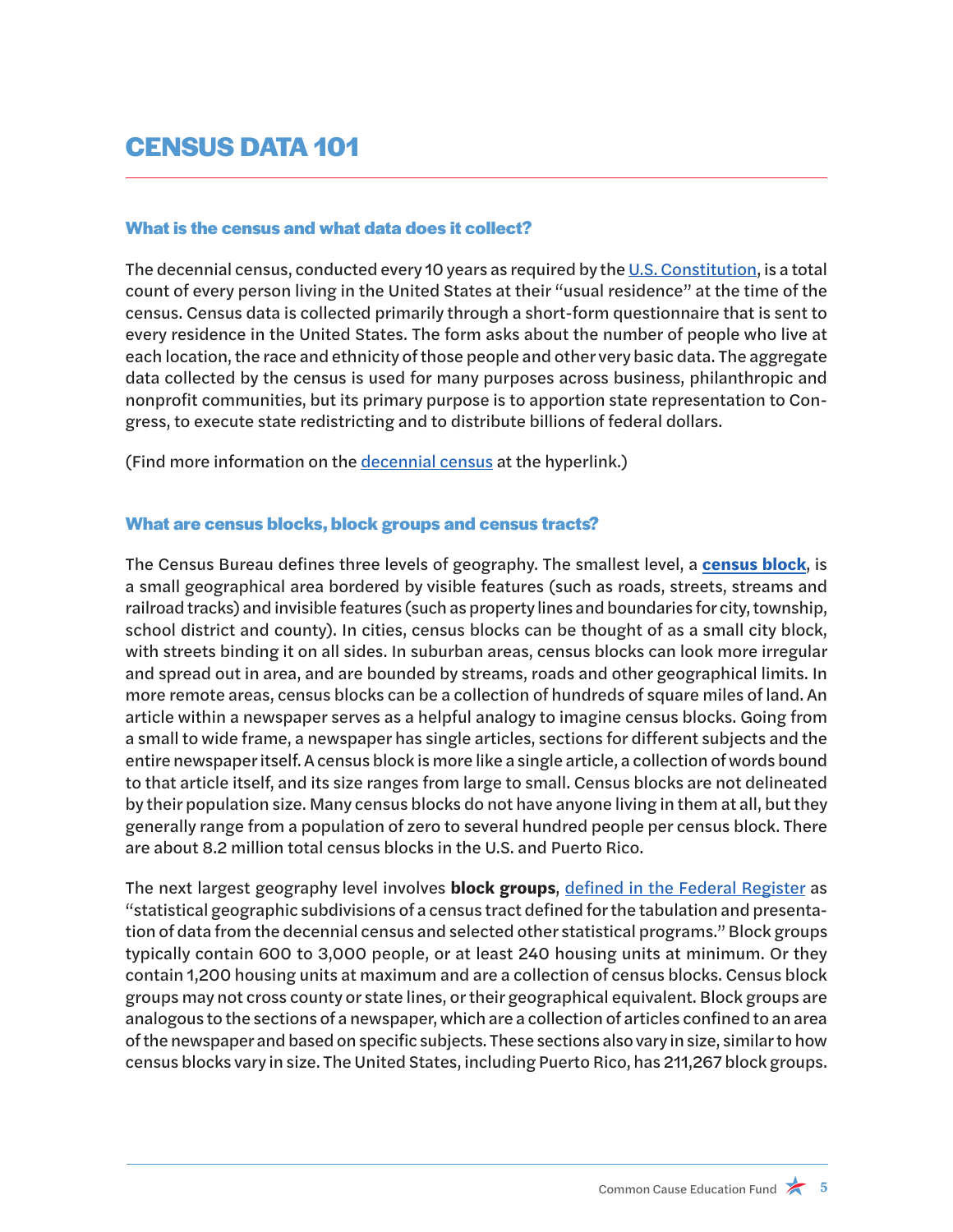The largest census geography level is known as a **census tract**. Tracts are county subdivisions, but they can cross city and town lines. These generally contain 1,000 to 8,000 people and are a collection of block groups. Census tracts are analogous to the newspaper itself. Newspapers vary in length, but they all have articles and sections nested within them.



*Figure 1: Census Small-Area Geography (modified image from "United States Census Information @ Pitt: Understanding Census Geography," [https://pitt.libguides.com/uscensus/](https://pitt.libguides.com/uscensus/understandinggeography) [understandinggeography\)](https://pitt.libguides.com/uscensus/understandinggeography)*

(Find more information on [census geographies](https://pitt.libguides.com/uscensus/understandinggeography) at the hyperlink.)

## <span id="page-7-0"></span>**What happens with census data once the Census Bureau receives it?**

Once a household fills out its census form either, online, on paper, or over the phone, the Census Bureau encrypts the data and [removes all personally identifiable information.](#page-21-0)

It is then aggregated and run through additional privacy protection algorithms. By the end of the year in which the census is taken, the aggregate data must be sent to the president (for apportionment). By the following April, the aggregate data must be sent to the states (for redistricting).

Census data gathered during the census is used to determine which states gain or lose seats in the House (apportionment), votes in the Electoral College and to redraw congressional, legislative and local districts (redistricting). Census data is also used to allocate hundreds of billions of dollars in federal funding for services, such as health care, education and affordable housing. Businesses rely heavily on the data to make decisions about where to open stores based on population and demographics.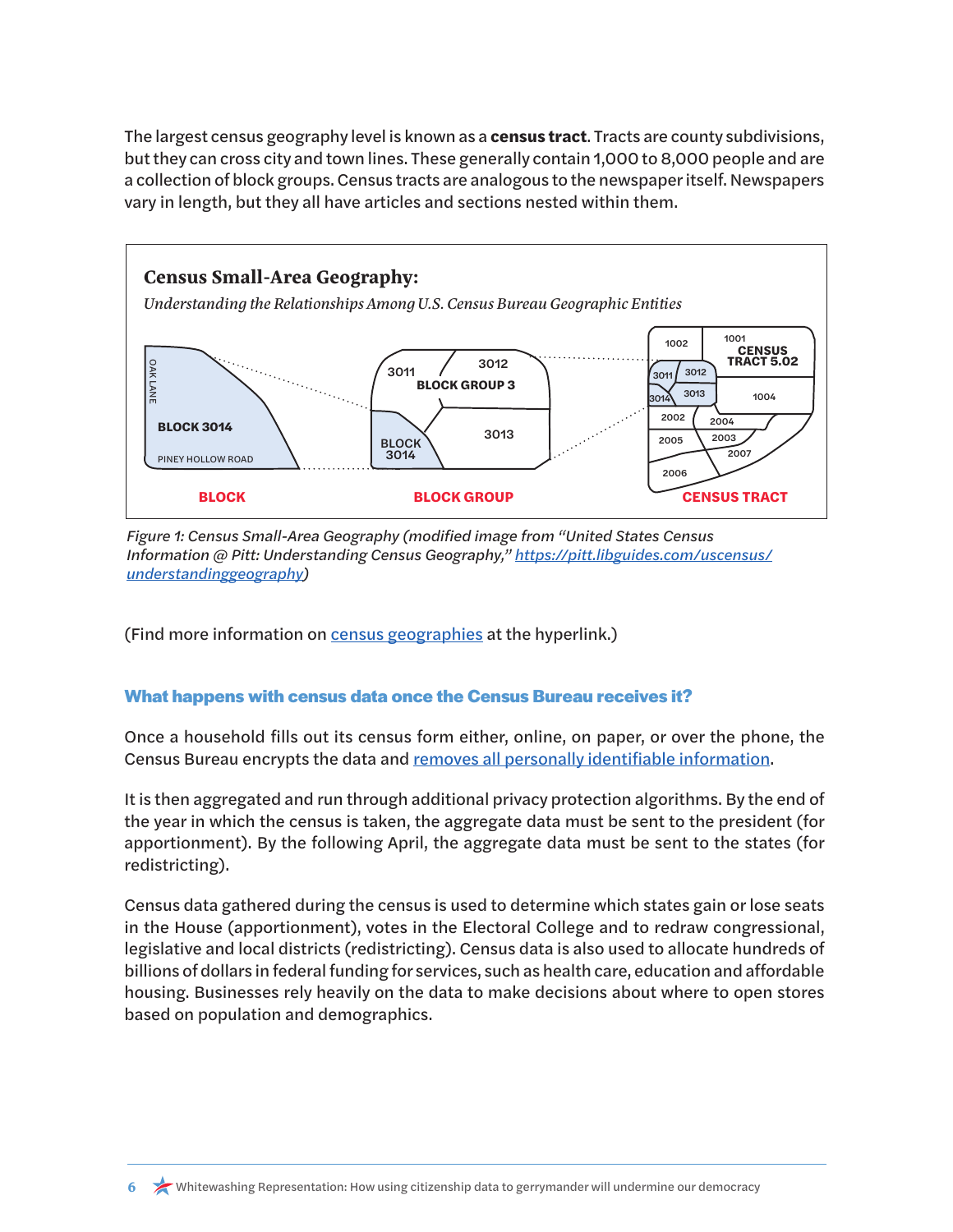#### <span id="page-8-0"></span>**How is apportionment carried out?**

Apportionment — or the dividing of seats in the U.S. House of Representatives among the states, based on total population — is the primary purpose of the decennial census. The Census Bureau determines the final apportionment and delivers it to the president through the secretary of commerce. The president provides the final apportionment to Congress by December (and in the case of the 2020 Census, by December 31, 2020).

To create the final apportionment result, the Census Bureau receives, verifies and tallies the data to create a final resident population file. This file is combined with the count of federally affiliated overseas residents (i.e., people who are stationed as military or independent contractors for the federal government). Apportionment calculation formulas are applied to these data and then validated to create the final apportionment results. These results are then independently verified and validated and then used to create the [final apportionment tables](https://www.census.gov/population/apportionment/data/2010_apportionment_results.html), which outline the population by state, the corresponding number of seats in the U.S. House of Representatives and the change since the previous census.

#### <span id="page-8-1"></span>**How do states use census data for redistricting?**

After each census, states use the aggregate population data to draw legislative and congressional voting districts with relatively equal populations. Federal law contains different equal population requirements for congressional districts and state legislative districts, but the equal population requirements in both cases

"The history of the Constitution, particularly that part of it relating to the adoption of Art. I, § 2, reveals that those who framed the Constitution meant that, no matter what the mechanics of an election, whether statewide or by districts, it was population which was to be the basis of the House of Representatives." –*Supreme Court in* Wesberry v. Sanders*, 376 U. S. 9 (1964)*

are driven by what the U.S. Supreme Court has dubbed the "one person, one vote" principle.

According to the National Conference of State Legislatures (NCSL) states can determine what data they use for redistricting. [Twenty-one states](http://www.ncsl.org/research/redistricting/redistricting-and-use-of-census-data.aspx) have explicit legal provisions that require state legislatures to use only the data from the decennial census to draw districts. Seventeen states have an "implied in practice" reliance on census data. Six states permit the use of census or other data for redistricting, and six states have unique rules about drawing districts.

#### <span id="page-8-2"></span>**What data does federal law require to be shared with the states for redistricting?**

Under [Public Law 94-171](http://uscode.house.gov/statutes/pl/94/171.pdf), the federal government must transmit population tabulation data obtained in the decennial census to each state for use in state legislative redistricting. Population tabulations are summary tables with the racial, social and economic characteristics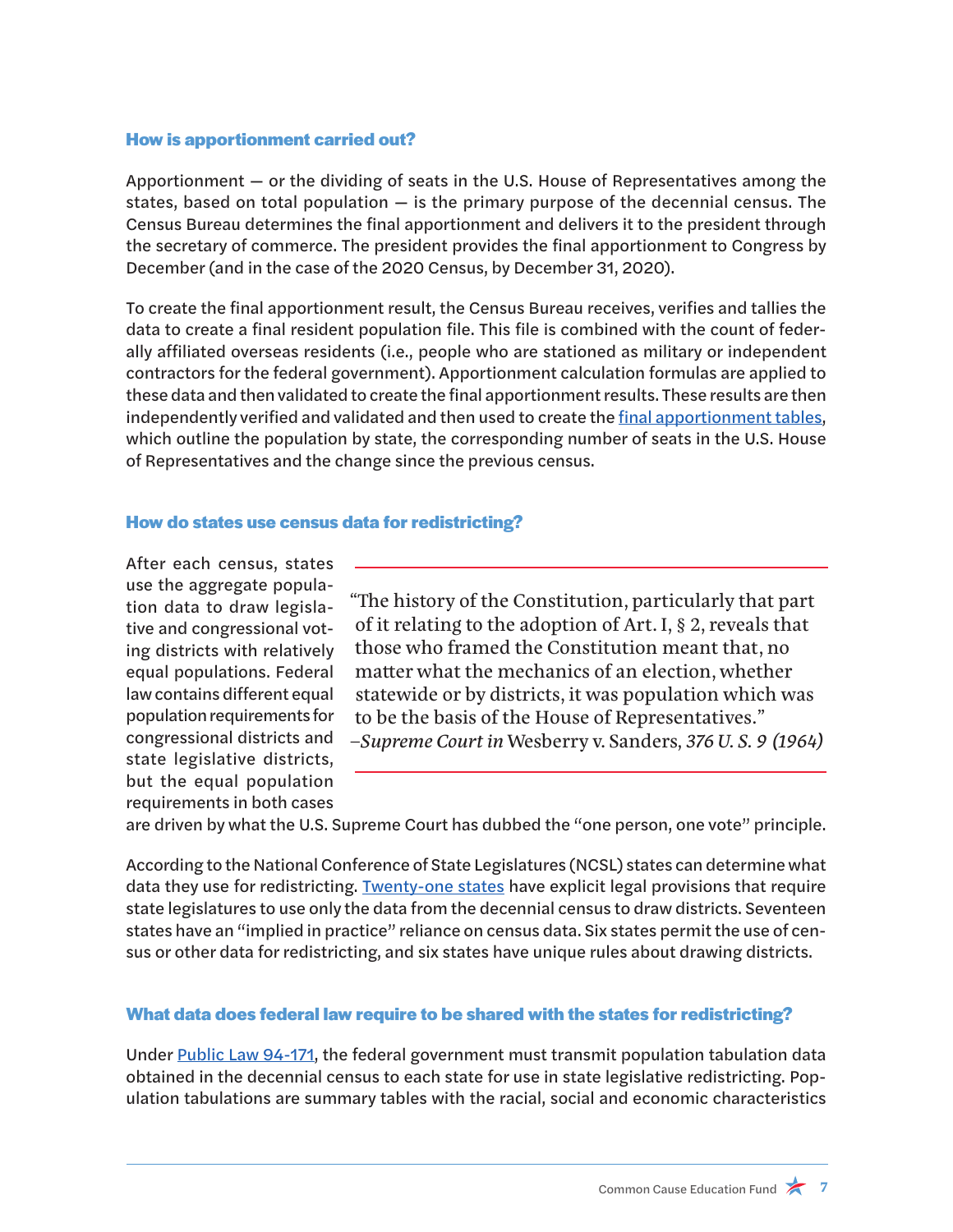<span id="page-9-1"></span>of the people who live in a geographic area. The levels of geography that Public Law 94-171 tabulations summarize range from census-defined geographies (e.g., census blocks, block groups and census tracts) to political geographies that states request (e.g., election precincts, wards, and state house and Senate districts).<sup>[1](#page-25-0)</sup>

The law requires the Census Bureau to provide population data only down to the census block level, but since the start of the Census Redistricting Data Program for the 1980 Census, the Census Bureau has included summaries on larger racial groups,<sup>2</sup> cross-tabulated by Hispanic/ non-Hispanic origin and age (18 years old and over).<sup>3</sup> The 2010 Public Law 94-171 summary data also includes information on housing occupancy status, such as whether a housing unit is vacant and whether someone rents or owns the unit. These summaries are calculated at the census block level when possible but are also calculated, [upon request from state](https://www.census.gov/data/datasets/2010/dec/redistricting-file-pl-94-171.html) [legislatures](https://www.census.gov/data/datasets/2010/dec/redistricting-file-pl-94-171.html), for election precincts, wards, and state house and Senate districts.

President Trump's executive order requires that citizenship data also be sent to states as apart of the redistricting file. This data will be available down to the census block level, but states may also request the data for other geographic areas.

(Find more information on what is included in the [redistricting data file](https://www.census.gov/data/datasets/2010/dec/redistricting-file-pl-94-171.html) and more information on [Public Law 94-171](http://uscode.house.gov/statutes/pl/94/171.pdf) at the hyperlinks.)

## *2019 Executive Order 13880 reads in part:*

I have determined that it is imperative that all executive departments and agencies (agencies) provide the Department the maximum assistance permissible, consistent with law, in determining the number of citizens and noncitizens in the country, including by providing any access that the Department may request to administrative records that may be useful in accomplishing that objective.

Some courts... have agreed that State districting plans may exclude individuals who are ineligible to vote.

This order will assist the Department in securing the most accurate and complete citizenship data so that it can respond to such requests from the States.

#### <span id="page-9-0"></span>**How is citizenship data used in redistricting to enforce the Voting Rights Act?**

In most states, citizenship data is not used in drawing maps, but is used to evaluate districts under the Voting Rights Act (VRA) by establishing the citizen voting age population (CVAP). CVAP is the number of people living in a specific area, such as a census block or congressional district, who are citizens aged 18 or older. That data is currently obtained from the American Community Survey (ACS).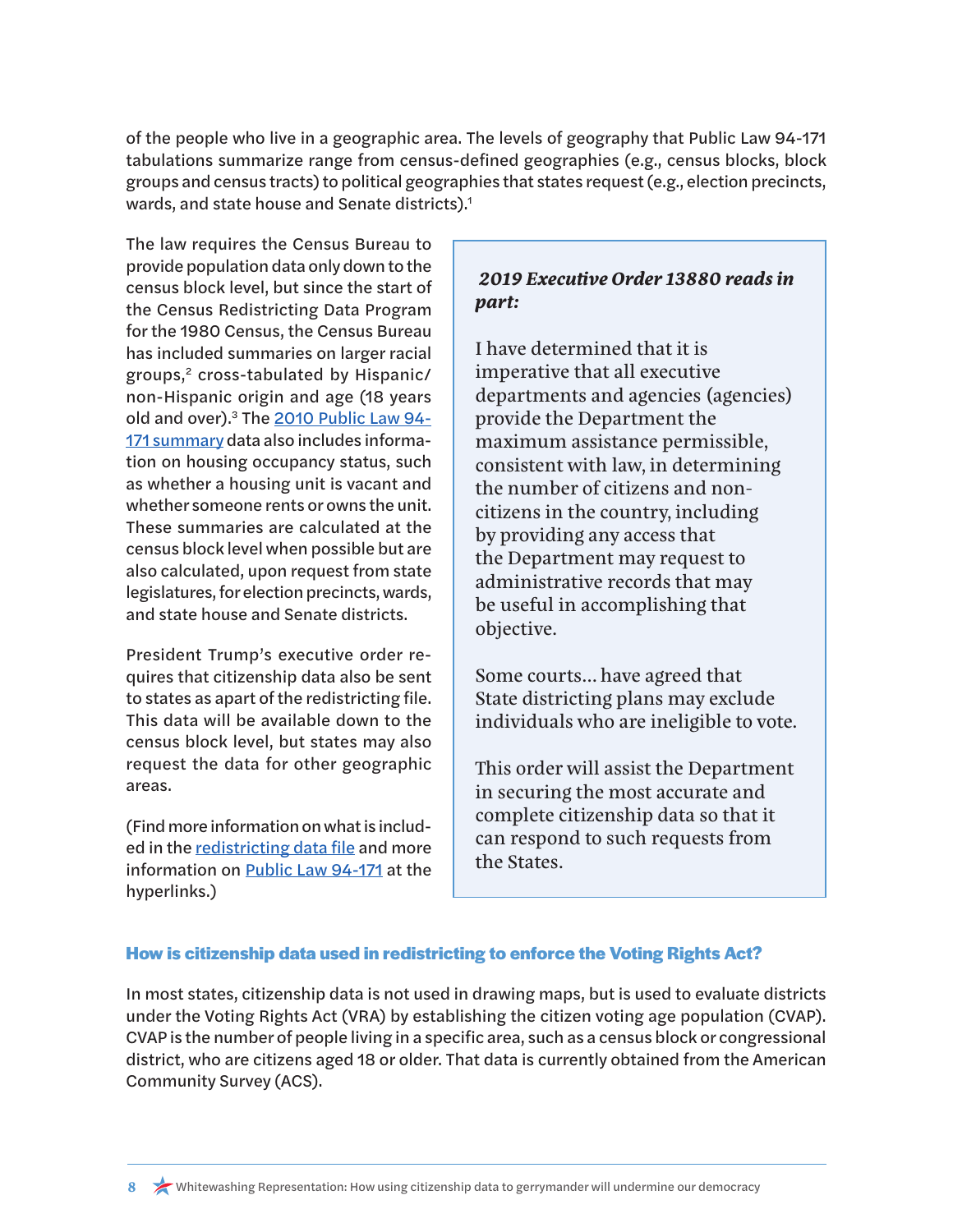<span id="page-10-1"></span>Historically, CVAP data from the ACS has been used to determine the size and location of minority populations to ensure compliance with the VRA. Section 2 of the VRA prohibits states and political subdivisions from employing voting practices, standards and procedures that discriminate against any United States citizen on the basis of race, color or religion. Such discrimination includes the drawing of district lines in a manner that dilutes the political power of minority populations.

To establish that a districting plan violates Section 2, the minority group must demonstrate that the plan lacks one or more districts in which the minority group can elect its candidate of choice, despite the fact (1) that "it is sufficiently large and geographically compact to constitute a majority in a single-member district"; (2) that it is "politically cohesive"; and (3) that "the white majority votes sufficiently as a bloc to enable it ... usually to defeat the minority's preferred candidate"[.4](#page-25-0)

#### <span id="page-10-0"></span>**How do we determine the citizen voting age population?**

Currently, citizen voting age population (also referred to as "citizen voting eligible population") comes from the American Community Survey (ACS). The ACS is conducted by the Census Bureau and utilizes sampling to solicit responses from randomly selected households each year. After the 2000 Census, the ACS replaced elements of the long form census [questionnaire](https://www.census.gov/history/www/through_the_decades/questionnaires/) with a questionnaire that goes to a smaller sampling of households on an annual basis. The ACS asks respondents about themselves and their communities, including questions about their jobs and occupations, educational attainment, veteran status and rent or home ownership status. Since its conception, the ACS has inquired about citizenship, and race by Hispanic/ non-Hispanic origin.

(Find more information on the [American Community Survey at the hyperlink.\)](https://www.census.gov/programs-surveys/acs)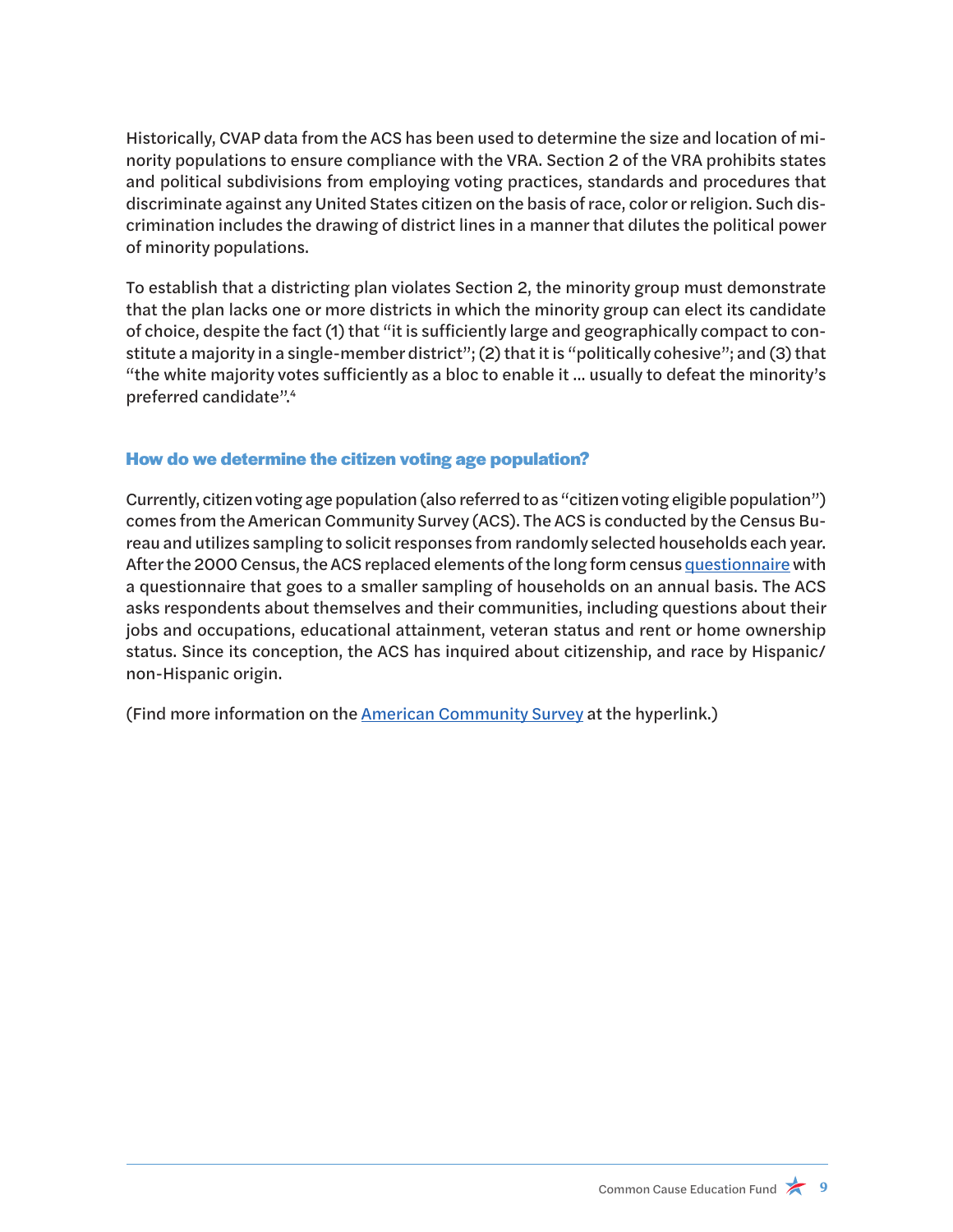# **ADMINISTRATIVE DATA 101**

#### <span id="page-11-0"></span>**What is administrative data?**

Administrative data, also known as "administrative records," involves any records that agencies collect and maintain in order to administer the programs that they run. The Census Bureau website provides [an overview](https://www.census.gov/about/what/admin-data.html) of what administrative data is and how it is used for census-related purposes. Such data includes records from federal, state and local governments, and, sometimes, data from commercial entities.

#### <span id="page-11-1"></span>**What is the difference between administrative data, survey data from the ACS, and the 2020 Census?**

Administrative records are data collected from federal agencies. It includes whatever information that agency collects from people who interact with it. It does not include information from people who have not interacted with the agency.

In contrast, the American Community Survey is a questionnaire that the Census Bureau sends to some households to get a picture of the general population. Unlike the official decennial census, the Census Bureau does not send the ACS questionnaire to every household in the United States. Instead, it sends a detailed questionnaire to a sample of households that have been randomly selected to represent a cross-section of the country -- about 1 in 38 households each year. This sample helps us understand the changes taking place across the nation.

The decennial census is special because it is a questionnaire that is administered to *every* 

**TAKEAWAY:** The Census provides us with a snapshot of American demographics

*single household* in the United States, not just some. Additionally, because the 2020 Census (and any decennial census) questionnaire is administered within a seven month period, it gives a very accurate snapshot of Americans within that time period.

#### <span id="page-11-2"></span>**What sources of administrative data will be used to identify citizenship?**

President Trump's executive order listed the following sources:

- Department of Health and Human Services (Centers for Medicare & Medicaid Services Medicaid and Children's Health Insurance Program Information System);
- Department of Homeland Security, U.S. Citizenship and Immigration Services (nationallevel <u>file</u> of lawful permanent residents and naturalizations);
- Department of Homeland Security and Department of State Worldwide Refugee and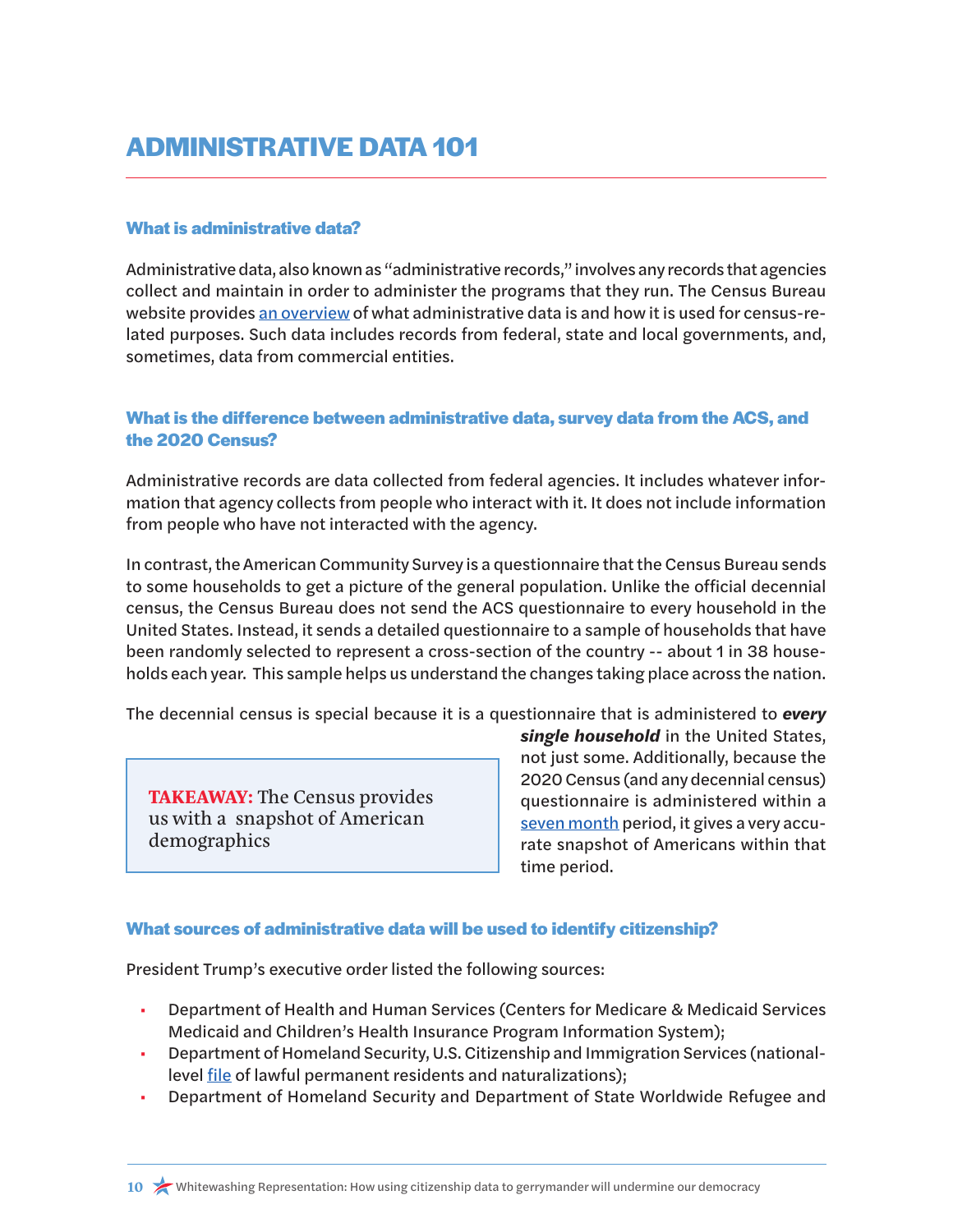Asylum Processing System (refugee and asylum visas);

- Department of State national-level passport application data;
- Immigration and Customs Enforcement (F1 and M1 non-immigrant visas);
- Customs and Border Protection Arrival/Departure (national-level file of transaction data); and
- Social Security Administration (Master Beneficiary Records).

(Find more information on the July 2019 [executive order](https://www.federalregister.gov/documents/2019/07/16/2019-15222/collecting-information-about-citizenship-status-in-connection-with-the-decennial-census) at the hyperlink.)

## <span id="page-12-0"></span>**How will administrative data on citizenship be used in the 2020 state legislative redistricting file?**

The Executive Order instructs certain federal agencies to send administrative records to the Census Bureau. Data scientists within the Census Bureau will then work to match data across all databases and combine it with American Community Survey data to create a dataset of people who are and are not citizens. Census Bureau staff will process the matched data to remove all personally identifiable information and to comply with additional data privacy and security measures.

It is unclear whether this information will then be mixed with the existing 2020 Census data tabulations or whether it will be sent as a separate product to the states.

In a recent document, the Census Bureau confirmed that citizenship data will be made available in 2020 redistricting files for "state, county, place, tract, and tabulation block." In addition, if a state participated in the Redistricting Data Program and worked to synchronize its voting district boundaries (commonly called "precincts') with census block boundaries, that state may request census numbers for "their congressional, legislative, and voting district bound-aries." Some states do not participate in this program; states like [California](https://statewidedatabase.org/) match the 2020 Census data with their precinct-level voting data through their own state-based programs for redistricting.

The Census Bureau will only release 2020 Census data in what is called "aggregate" form. That is, the 2020 Census data will NOT include information about any one person and will

not include data that could personally identify a person. Aggregate data for people in a census block would give information for groups of 200-600 people in an area.

The Census Bureau will never release a report that says, "The family living at 123 Street has people who are non-citizens."

## What does that mean? The

Census Bureau will never release a report that says, "The family living at 123 Street has people who are non-citizens." It may say "In X Census Block, where there are 550 people, 489 people are citizens."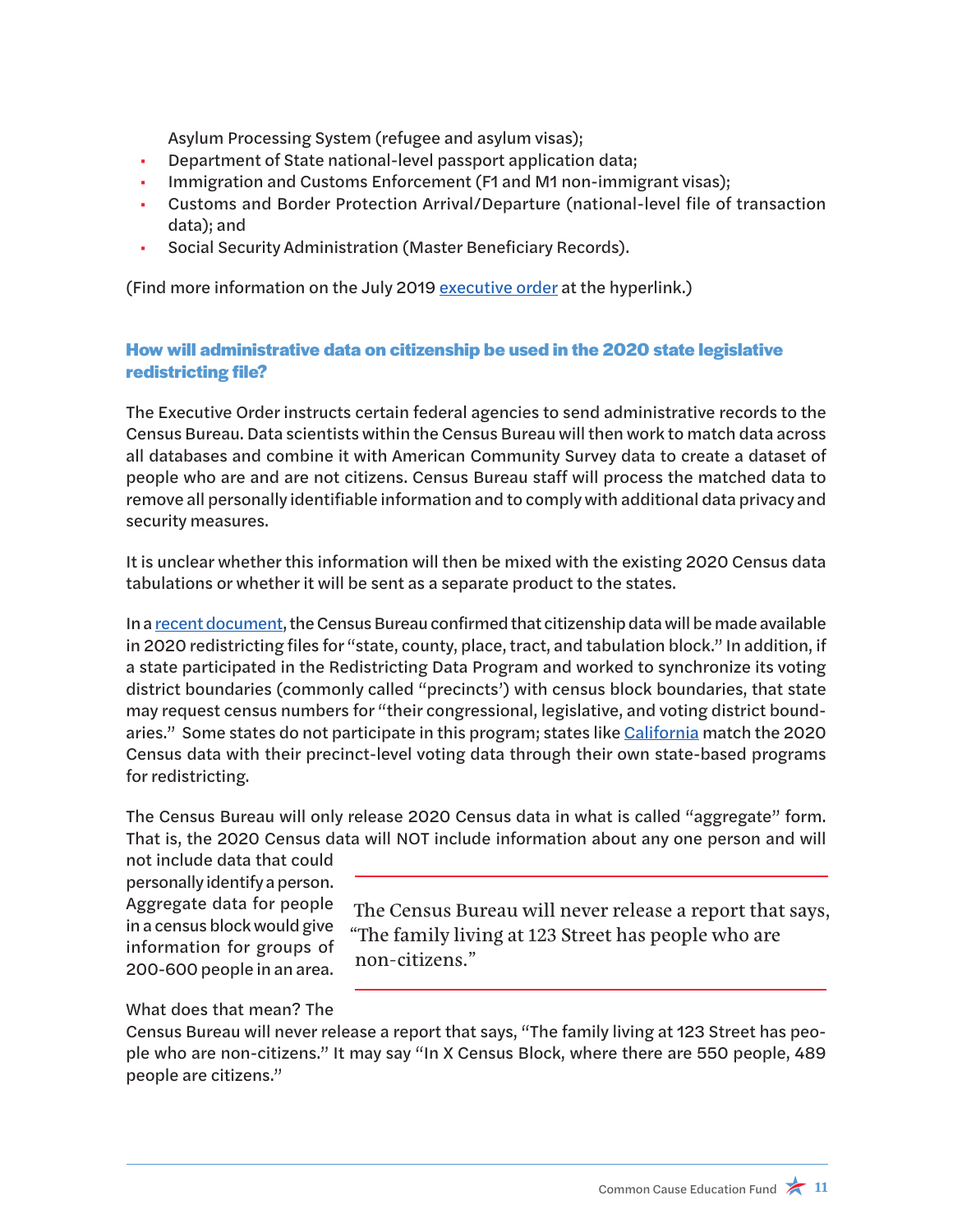#### <span id="page-13-0"></span>**How has administrative data been used before on the census?**

Administrative data has previously been used to aid in counting students and prisoners, to assist in counting people who had not responded to the census (nonresponse follow-up), to update the census Master Address File and to follow up on potentially inaccurate census responses.

Administrative data has also played a major role in assisting other Census Bureau programs for population, economic, income and poverty, and health insurance estimates. It has never been used as the sole source of data collection for demographic information in the way that it is proposed to be the primary source of information on citizenship in 2020.

**TAKEAWAY:** Administrative records have never been used as the sole source of data collection for demographic information

(Find more information on [Census Bureau programs](https://www.census.gov/content/dam/Census/about/about-the-bureau/adrm/data-linkage/Data%20Acquisitions%20Frequently%20Asked%20Questions.pdf) using administrative data, a history of its [use in the decennial census](https://www.gao.gov/assets/690/686099.pdf) and how the Census Bureau uses [administrative data](https://www.census.gov/about/what/admin-data.html) at the hyperlinks.)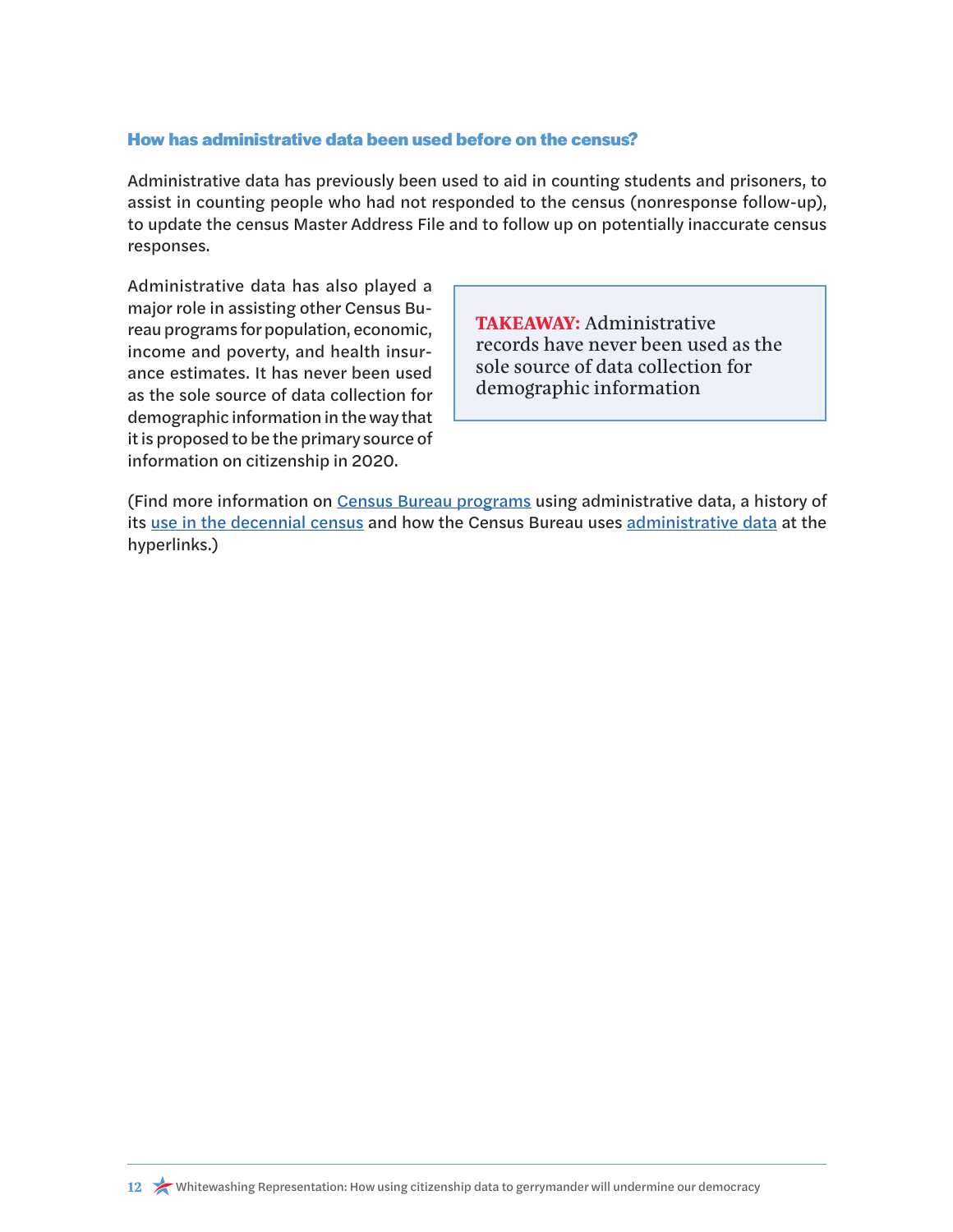# <span id="page-14-3"></span>**DATA PROBLEMS**

#### <span id="page-14-0"></span>**What types of data problems can occur?**

There are three types of problems that can occur when using administrative data.

- 1. Administrative records can be an accurate measure of aggregate trends, but problems arise when they are used to match and count specific household in the census database.<sup>5</sup>
- 2. Matching data across databases often results in incomplete or mismatched data due to clerical errors, data collection errors or other problems. These issues are more pronounced for non-Anglicized names.
- 3. Administrative data provides data only on individuals who appear in the records, which is likely to lead to a differential undercount caused by undercoverage in the sampling methods.

#### <span id="page-14-1"></span>**What matching errors occur with administrative records?**

When administrative records are used to match specific individuals or households across different databases, problems arise. People often use different names, nicknames, maiden names or new married names, which makes the process of matching records to survey respondents especially difficult. Additionally, clerical errors in vital information needed for the matching process arise. Birth date and street address records can also be mismatched when the information is incorrectly entered, or people abbreviate or spell elements of their addresses differently.

#### <span id="page-14-2"></span>**How accurate are administrative records in capturing data about non-citizen households?**

The problem with mismatching administrative records to census respondents is especially pronounced for noncitizen households (households where no member is a U.S. citizen). These households are the hardest to match to records because many noncitizen immigrants do not

have the necessary paperwork to provide accurate information on employment, social security or IRS forms.[6](#page-25-0) Additionally, noncitizens may avoid contact with government agencies altogether, and/or they provide incomplete household

The problem with mismatching administrative records to census respondents is especially pronounced for noncitizen households (households where no member is a U.S. citizen).

information.[7](#page-25-0) Counting households through administrative data would likely disproportionately undercount noncitizen households.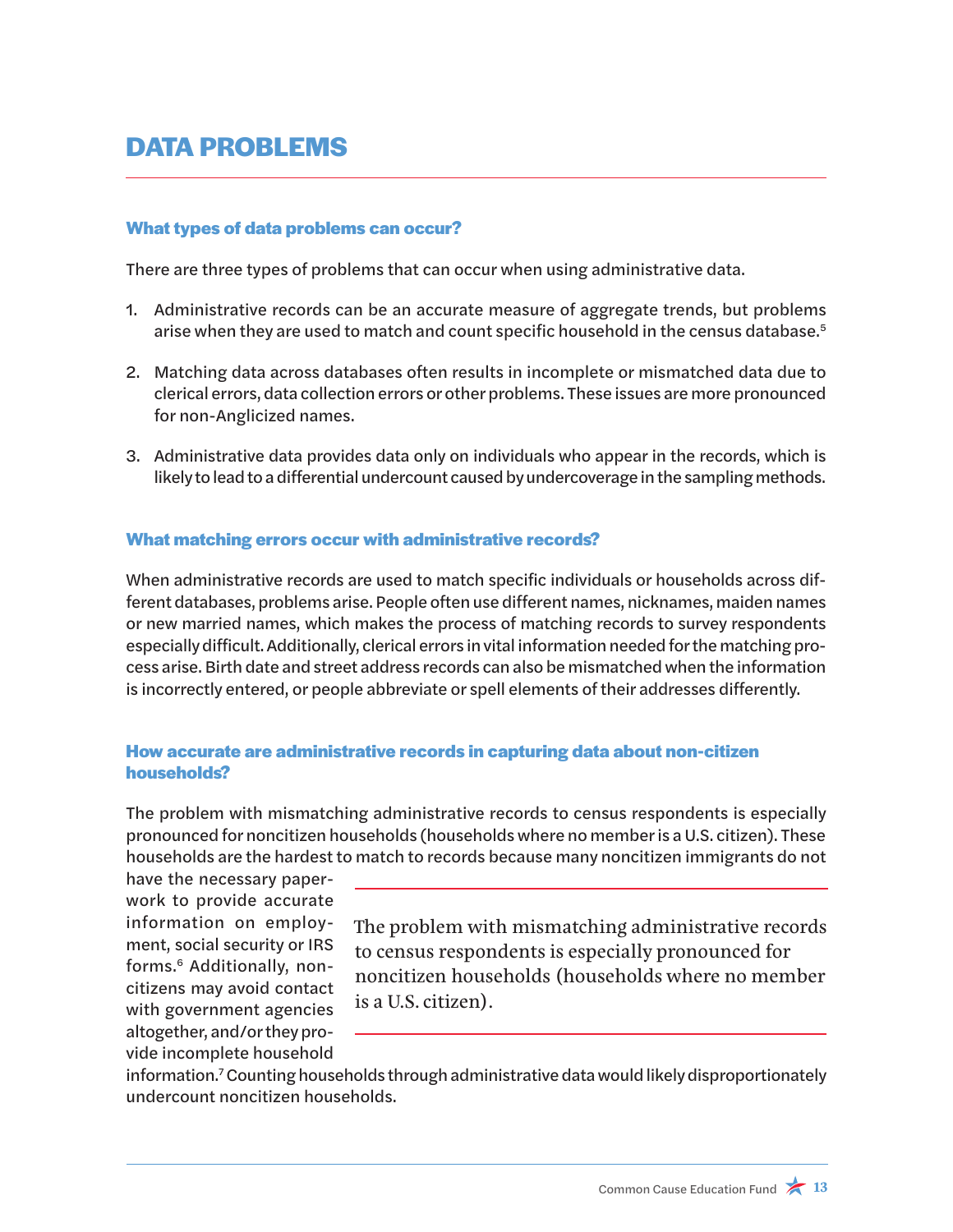#### <span id="page-15-0"></span>**How can undercoverage and overcoverage impact the accuracy of data?**

In survey research, coverage refers to how well the population data is captured. Undercoverage occurs when some people or housing units have zero chance at being selected in the sample. Overcoverage occurs when some people orcoverage errors in research that examines the broader population are slightly different from those in survey research; they occur when there is incomplete information or records from the broader population.

In the case of the census, undercoverage in administrative records occurs when people in administrative records are not matched to their decennial census responses. This leaves people out of the data that state legislatures and governors receive in their states' Public Law 94-171 summaries.

(Find more information on [coverage in Census Bureau](https://www.census.gov/programs-surveys/decennial-census/about/coverage-measurement.html) programs at the hyperlink.)

#### <span id="page-15-1"></span>**Why do coverage errors matter?**

Survey research methods select a group of people to study in the hope that the group selected represents the broader population that they come from, rather than attempting to study an entire population. Therefore, coverage errors in survey research may bias the results and inferences made about the population because the sample does not accurately represent the broader population.

Conclusions drawn from data with undercoverage can speak only about who is included in these records, not about the entire population. For example, if someone wants to know what a city thinks about the mayor and they manage to contact every housing unit in the city, they are missing out on what the homeless population thinks about the mayor. In this example, the study captures only what people who occupy a housing unit think, which is problematic because the homeless population's opinion of the mayor may be directly related to their circumstances and would yield helpful results in assessments of the mayor's job performance.

When matching administrative records to census data, is the match rate less for some groups than others?

<span id="page-15-2"></span>**When matching administrative records to census data, is the match rate less for some groups than others?** 

A [2010 study](https://www.census.gov/2010census/pdf/2010_Census_Match_Study_Report.pdf) assessing the accuracy of administrative data linked with the decennial census demonstrated unequal coverage across ethnic groups, with a

In 2010, the Census Bureau found that Census data on White respondents had a 69.7 percent match rate to administrative records, but Hispanics only had a 53.2 percent match-rate, Asian Americans had 67%, Blacks had a 55.2%, and American Indians had 46.4%.

[Table 18. 2010 Census Match Study. U.S. Census](Table 18. 2010 Census Match Study.  U.S. Census Bureau. https://www.census.gov/2010census/pdf/2010_C)  [Bureau. https://www.census.gov/2010census/](Table 18. 2010 Census Match Study.  U.S. Census Bureau. https://www.census.gov/2010census/pdf/2010_C) [pdf/2010\\_Census\\_Match\\_Study\\_Report.pdf\)](Table 18. 2010 Census Match Study.  U.S. Census Bureau. https://www.census.gov/2010census/pdf/2010_C)

14 **X** Whitewashing Representation: How using citizenship data to gerrymander will undermine our democracy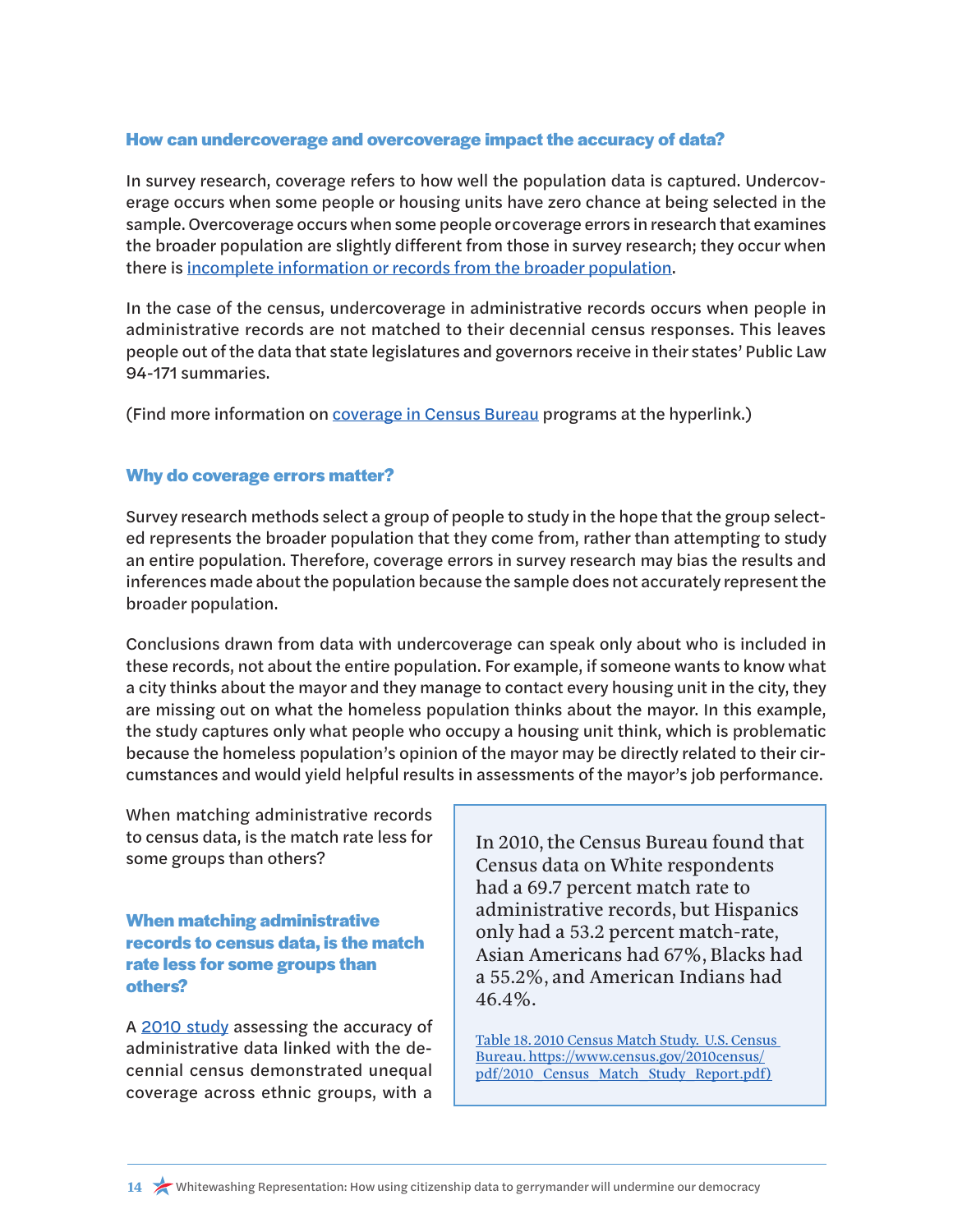<span id="page-16-2"></span>stark difference between the match rates of records for Hispanic and non-Hispanic people. Records matched 78.9 percent of Hispanic respondents and 92.2 percent of non-Hispanic respondents from the 2010 Census. The study also indicated that there was undercoverage of the general population, which means that a portion of the population was not counted.

Though using administrative records lowers costs, the conclusions that can be drawn from a study in which the Hispanic-origin population is more likely to be left out than the non-Hispanic origin population are limited. Such limitations can be especially problematic when this data is used for purposes such as Voting Rights Act enforcement or redistricting based on citizen voting age population; in these contexts, these biases influence policy and representation.

While general population undercoverage may make a study inaccurate, it is more likely that a study will be inaccurate when the undercoverage is higher for people with specific demographic characteristics such as race/ethnicity or citizenship.

#### <span id="page-16-0"></span>**How often do administrative records match census respondents?**

The Census Bureau cannot accurately match enough person-address pairs – the combination of a person and an address – with administrative data to generate a complete count of households or individual people. Of the 308.7 million persons-address pairs in the 2010 Census, 30% did not match administrative records. Of the 279.2 million person-address pairs in the 2010 Census that had a unique identifier, nearly a quarter did not match administrative records. If census responses and administrative records do not match, approximately one-third to onefourth of the population is not correctly captured.

(Find more information on [census match rate studies](https://www.census.gov/library/visualizations/2012/comm/2010_census_match_study.html) at the hyperlink.)

## <span id="page-16-1"></span>**How does administrative data on citizen voting age population compare to that of the American Community Survey?**

American Community Survey data has been the source of effective Voting Rights Act enforcement since it was launched in 2005.

The overwhelming body of social science research $^8$  confirms that ACS data is more accurate than administrative data.

Census Bureau research identifies significant problems with the accuracy of administrative data. For example, administrative records match respondents of Hispanic origin at a lower rate than non-Hispanic origin.8

**TAKEAWAY:** People of Hispanic origin are more likely to be matched with a wrong address in administrative records. Using incorrect addresses to redistrict Hispanic communities puts them at risk of losing representation.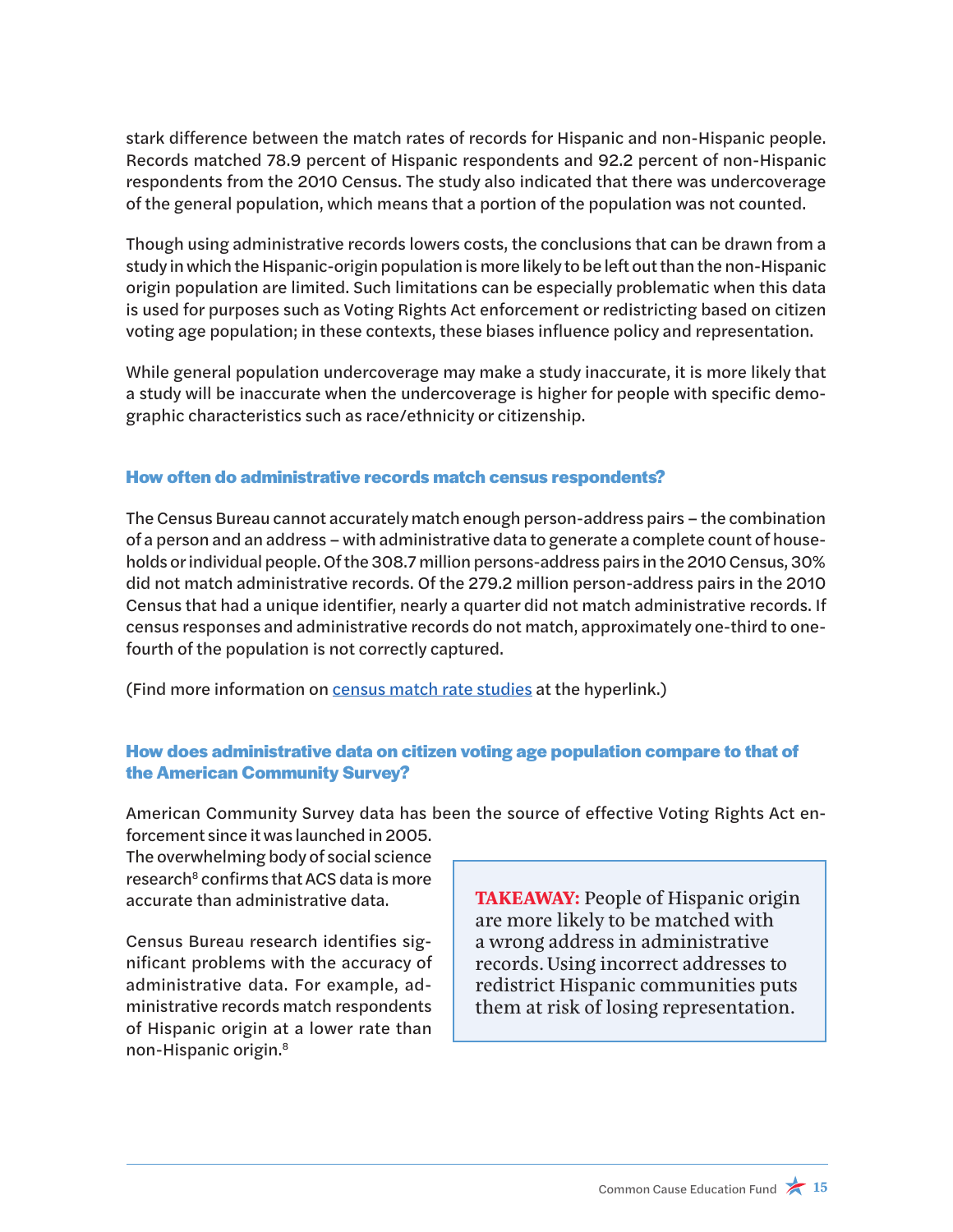# **CONCERNS WITH DATA COLLECTION**

#### <span id="page-17-0"></span>**How has the census historically been used for partisan gain?**

[United States census](https://www.census.gov/) is supposed to make sure our government accurately represents our communities. However, history tells us this process can be weaponized for [partisan gain.](https://www.citylab.com/equity/2018/06/a-brief-history-of-the-us-census/564110/) By undercounting people of color, particularly people of African descent, Latinxs and Native Americans have had their voices in government diminished.

Beginning with the *first census* in 1790, political power was intertwined with the Census and communities of color were deliberately under-counted. In 1790, in order to obtain more political power in the House of Representatives, rural southerners demanded enslaved Africans be counted in the survey, while urban northerners feared their political power would be significantly reduced and diluted. As a flawed compromise and in complete disregard of their humanity, for more than 75 years, enslaved Africans were counted as only [three-fifths of a](https://www.citylab.com/equity/2018/06/a-brief-history-of-the-us-census/564110/) [human being](https://www.citylab.com/equity/2018/06/a-brief-history-of-the-us-census/564110/) for the purposes of Congressional representation and taxation. And for nearly 80 years, Native Americans were completely excluded from the census.

Eventually, the census grew to be more detailed and slightly more inclusive and it became the mission of the census to ["count everyone once, only once and in the right place"](https://www.census.gov/programs-surveys/decennial-census/2020-census.html).

Today, many right wing operatives are attempting to use the census to continue to the tradition of silencing the voices of communities of color. The administration failed in adding a

citizenship question to the 2020 Census but is still attempting to wipe millions from political representation by [collect](#page-11-2)ing citizenship data [from administrative](#page-11-2) sources to then be used in the redistricting process. Thomas Hofeller, the GOP gerrymandering mastermind, has theorized that redistricting based on the citizen-age voting population would create a structural advantage for "Republicans and Non-Hispanic Whites".

**TAKEAWAY:** An accurate census is the basis of fair elections. The effort to under count communities of color in the census is an effort to suppress their votes and return to earlier eras of discrimination.

#### <span id="page-17-1"></span>**What are the concerns with citizenship tabulations at the census block level?**

There are two primary concerns that advocates and data scientists have with creating citizenship tabulations at the census block level.

First, is privacy: The census is meant to summarize group demographics and protect individuals' privacy. The smaller the group, the easier it is to identify the people who make up these groups. In 2016, the Census Bureau conducted a study that [found](https://www.nytimes.com/2018/12/05/upshot/to-reduce-privacy-risks-the-census-plans-to-report-less-accurate-data.html) that even after personally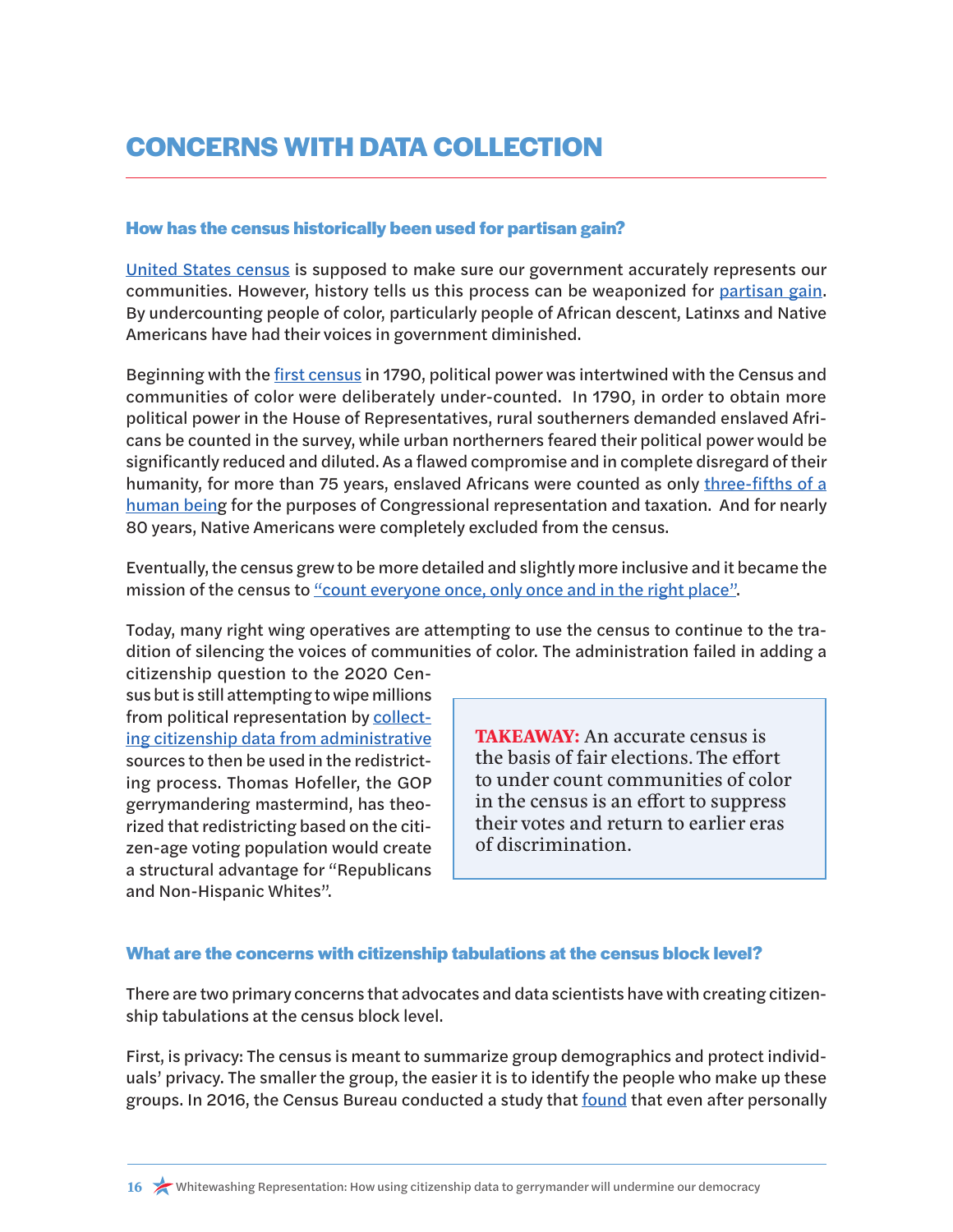identifiable information was removed from census responses, data experts were able to manipulate the data so that individuals or households could be identified by an exact match for fifty percent of people and with "at most one mistake" for ninety percent of people. The bureau is trying to solve this *[issue of reconstruction with new privacy procedure called differential](#page-21-0)* [privacy.](#page-21-0) However, it is unclear whether this will entirely prevent the match of census data with personally identifiable information. Ensuring that personally identifiable information is confidential is especially important when data such as citizenship is included. Although it is a violation of the Census Act to manipulate census data to identify an individual or to use it for law enforcement, there is a real fear of the consequences of unprotected census data, particularly among immigrant communities of color.

Second, is citizen voting age population (CVAP) redistricting: Politicians who want to manipulate redistricting by excluding noncitizens and anyone under the age of eighteen need data in order to effectively draw gerrymandered maps that can withstand legal challenges. The citizenship data collected and made compatible with the redistricting file sent to states pursuant to the Census Bureau's directive may provide the necessary quality of data to draw legally sufficient maps. The collection and inclusion of this data is part of a long term strategy by some Republicans to solidify partisan power and exclude people living in the U.S. who are not U.S. citizens and minors from representation.

This would be a major blow to our voting rights and representation in government. Allowing un-

reliable citizenship data to play a role in redistricting would boost the number of representatives that less diverse communities receive while diminishing the representation of urban, immigrant-friendly areas of equal population. Lawmakers in Texas, Arizona, Missouri and Nebraska have already said that they would consider making use of the citizenship data for redistricting purposes if it became available.

**TAKEAWAY:** Losing representation means losing a voice in important conversations about resources and policy. Places with more children, immigrants and people of color could hear their voices silenced.

#### <span id="page-18-0"></span>**How could the current anti-immigrant environment affect the census and vice versa?**

According to prevailing research, heightened immigration enforcement would lead to lower political participation among Latinx and immigrant communities because of the intimidating effect. Though almost all jurisdictions require people to be citizens in order to vote in elections, people who have personal relationships with noncitizens are less likely to interact with government, including participating in the census or in elections. People with unstable immigration statuses are less likely to fill out the census questionnaire because they are less likely to trust the government.<sup>10</sup>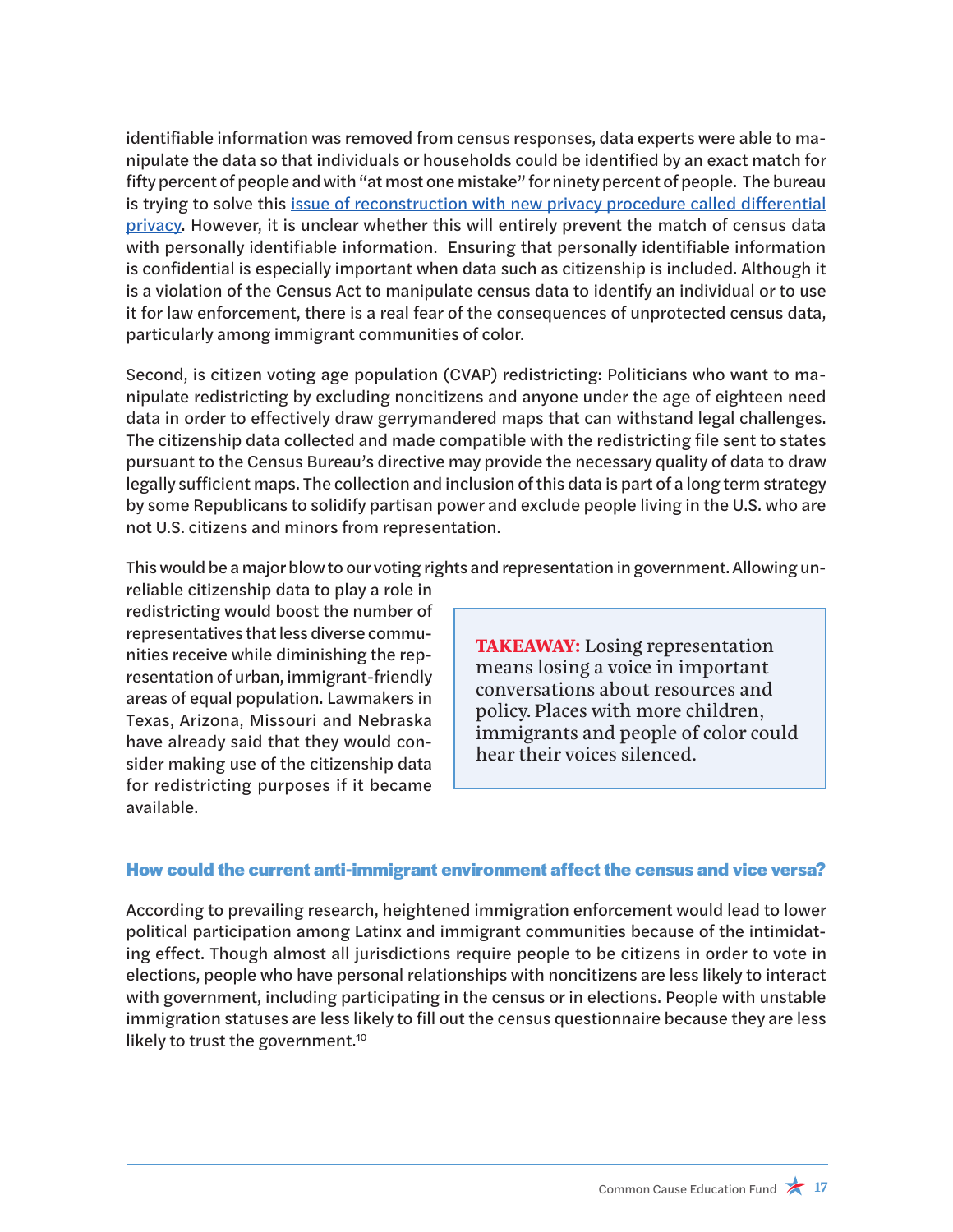In a 1995 ethnographic study, one of the respondents had legal citizenship as a student but feared participating in the census because she believed the information could be used to track her down in the future if she lost that legal status. Mixed-status households — households composed of members with different citizenship or immigration statuses (e.g., undocumented immigrants, citizens, legal residents) — are likely to avoid contact with governmental institutions when they suspect it is not safe to do so.<sup>11</sup>

Heightened "immigration policing" erodes trust in public institutions and forces immigrant communities, including U.S.-born Latinxs who have immigrant parents or feel connected to the immigrant community, to be very selective in deciding when, where and how they engage with public institutions.<sup>12</sup> This includes interactions with vital public institutions, such as those involving health care, law enforcement and education.13

While the debate around the inclusion of citizenship data in 2020 may have increased communities' concern that the data could heighten immigration enforcement in the future, the confidentiality protections currently in place prevent these concerns from becoming reality.

#### <span id="page-19-0"></span>**Has census data ever been used to target groups of people by the government?**

Census data on race and ethnicity was used to aid in Japanese Internment during World War II and was used again in the 2000s to identify geographies with large Arab ancestry populations under the George W. Bush administration. These data uses were legal at the time of both instances. Notably, confidentiality safeguards have now been adopted to prevent similar census data use in the future, and penalties for this misuse are prohibitively high.14

During World War II, the Department of War coordinated Japanese American internment efforts<sup>15</sup> in California, Oregon and Washington using Census Bureau data. The Second War Powers Act of 1942 temporarily lifted data protections that barred the bureau from revealing data linked to specific individuals. The bureau initially admitted to sharing only aggregated population totals so that the Department of War could identify localities to target for its internment efforts. Research later revealed that the bureau also shared personal records for residents of Washington, D.C., who reported Japanese ancestry on the decennial census. This instance of data sharing was legal at the time that it occurred.

In 2004, it was revealed that the Census Bureau shared aggregated totals on Arab ancestry with the Department of Homeland Security. Special tabulations were prepared for law enforcement on Arab Americans from the 2000 decennial census. This action was within the Census Bureau's authority at the time. One [source](https://epic.org/privacy/census/foia/tab_1.pdf) contains special tabulations on larger cities with over a thousand residents who reported their Arab ancestry in 2000. The other [source](https://epic.org/privacy/census/foia/tab_2.pdf) used ZIP-code-level tabulations in which Arab ancestry was broken down into categories of "Egyptian," "Iraqi," "Jordanian," "Lebanese," "Moroccan," "Palestinian," "Syrian," "Arab/Arabic" and "Other Arab." These tabulations were compiled using the responses from the census long-form, which goes to only a sample of census respondents, so tabulations at lower levels of census geography were not necessarily representative of population totals. Requests for special tabulations on sensitive populations made by federal, state or local law enforcement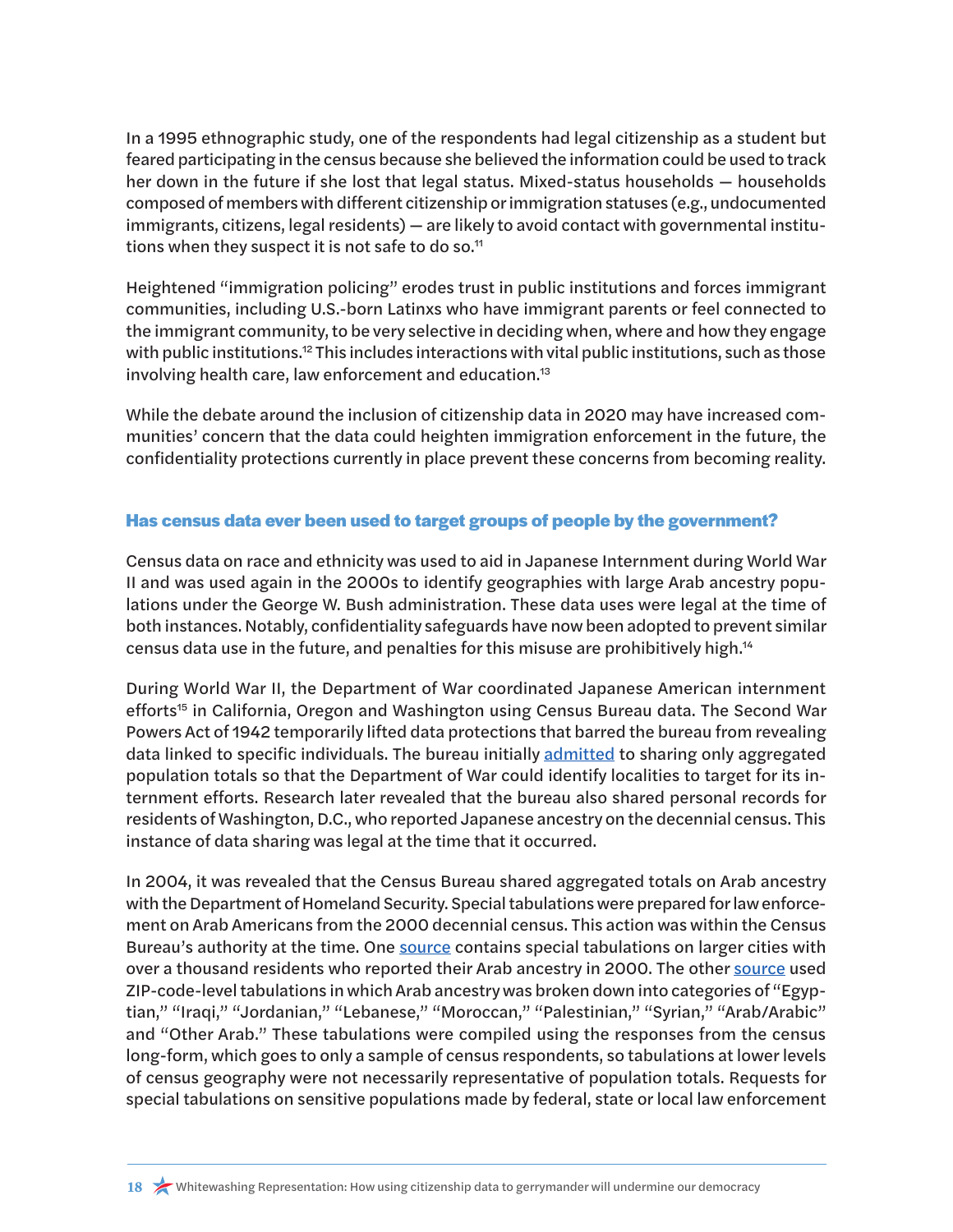and intelligence agencies using Title 13 of the U.S. Code (or Census Act) protected data now require prior approval from the appropriate associate director of the government agency.

Under confidentiality protections today, these uses would be deemed illegal, and there would be legal penalties for these violations. There is currently no credible reason to suspect that similar data sharing will happen with the 2020 decennial census data under our current laws, but such violations would face criminal sanctions.

**TAKEAWAY:** Using census citizenship data for redistricting is an example of legalized, structural discrimination. Using that data for immigration enforcement, however, is illegal.

(Find more information on the census data sharing [of Arab-ancestry respondents](https://epic.org/privacy/census/foia/) and [Jap](https://censuscounts.org/wp-content/uploads/2019/03/AAJC-LCCR-Census-Confidentiality-Factsheet-FINAL-4.26.2018.pdf)[anese American respondents,](https://censuscounts.org/wp-content/uploads/2019/03/AAJC-LCCR-Census-Confidentiality-Factsheet-FINAL-4.26.2018.pdf) and on census privacy and confidentiality protections at the hyperlinks.)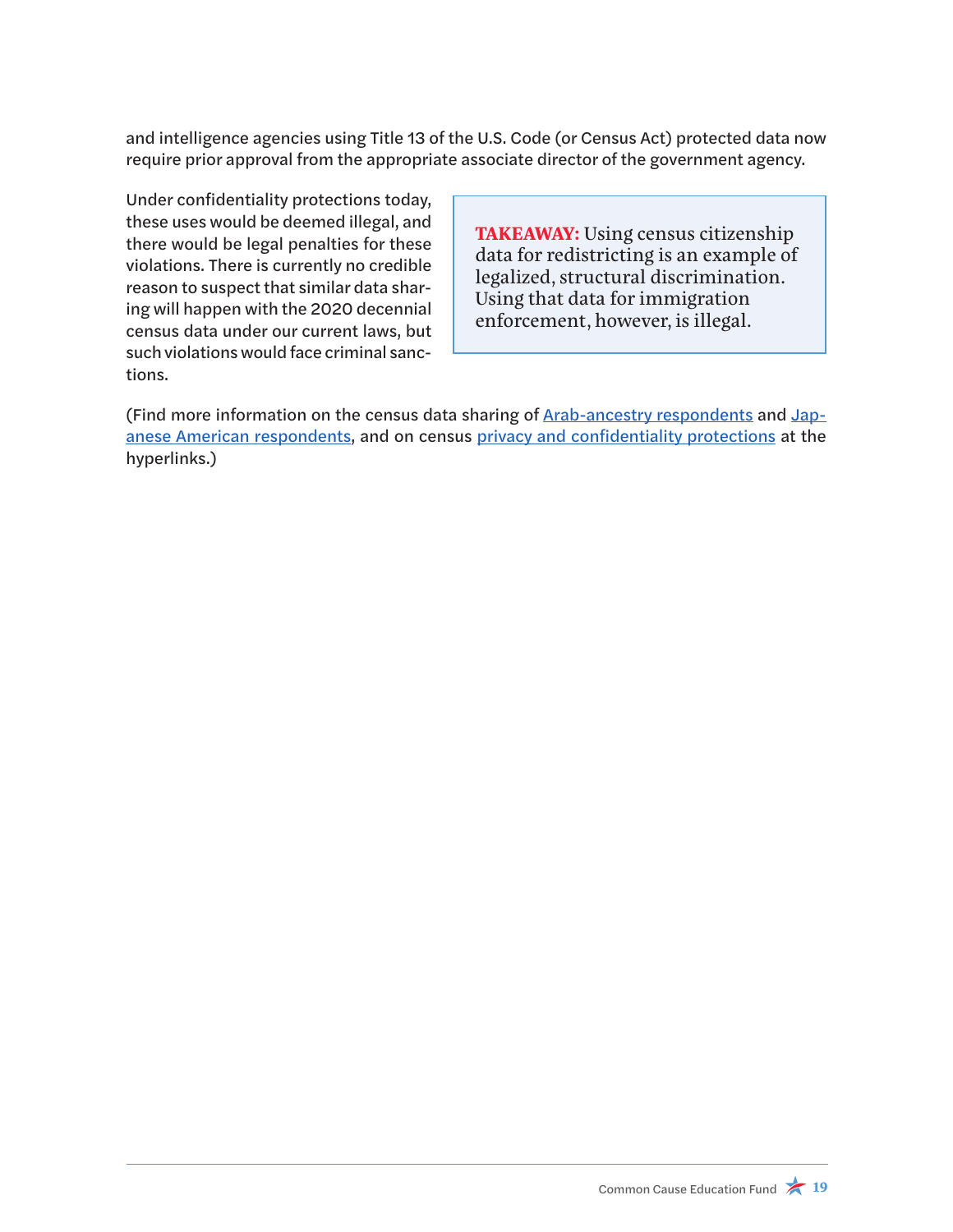# **EXISTING DATA PROTECTIONS**

#### <span id="page-21-0"></span>**How is data collected from the census protected by the Census Bureau?**

Census data from paper responses is reported to the bureau as millions of individual records. Once data is collected, it is processed by Census Bureau staff to remove personally identifiable information. Then it is aggregated and run through additional privacy protection algorithms.

Data from online responses, on the other hand, is immediately converted into a form that cannot be easily understood by unauthorized people. The data is encrypted twice (once after the participant hits "Submit" on the online form and again after responses reach the Census Bureau's database).

Lists of individuals' records (microdata) will be housed at the Census Bureau, but the aggregate data are publicly available.

There are also [significant legal protections](#page-22-0) that prohibit the data from being misused or to target individuals for law or immigration enforcement actions.

## <span id="page-21-1"></span>**How is the Census Bureau addressing the possible 'reconstruction' of data from Census Bureau statistics?**

In 2016, the Census Bureau conducted a study that found that even after personally identifiable information was removed from census responses, data experts were able to re-create the data so that individuals or households could be identified by an exact match for fifty percent of people and with ["at most one mistake" for ninety percent of people.](https://www.nytimes.com/2018/12/05/upshot/to-reduce-privacy-risks-the-census-plans-to-report-less-accurate-data.html) This process is known as "reconstruction."

To address reconstruction issues in the past, the Census Bureau swapped responses from some respondents before releasing the full dataset. In 2020, The bureau will implement a new procedure called differential privacy, which provides "statistical guarantees against what an adversary can infer from learning the results of some randomized algorithm."16 During this process, random error is introduced to aggregate data to ensure that the chances of guessing a person's responses accurately are similar to the chances of accurately reconstructing an individual's actual census responses given all of the aggregate census data that one has access to. That is, a person's

ability to reconstruct individuals' responses is no better than their ability to guess them without the data. Differential privacy takes into account that some demographic characteristics are less common in certain geographies, so it applies more random error to these people's responses in the publicly available aggregate tables.

**TAKEAWAY:** The Census Bureau is making it more difficult to trace census data back to the person who submitted it.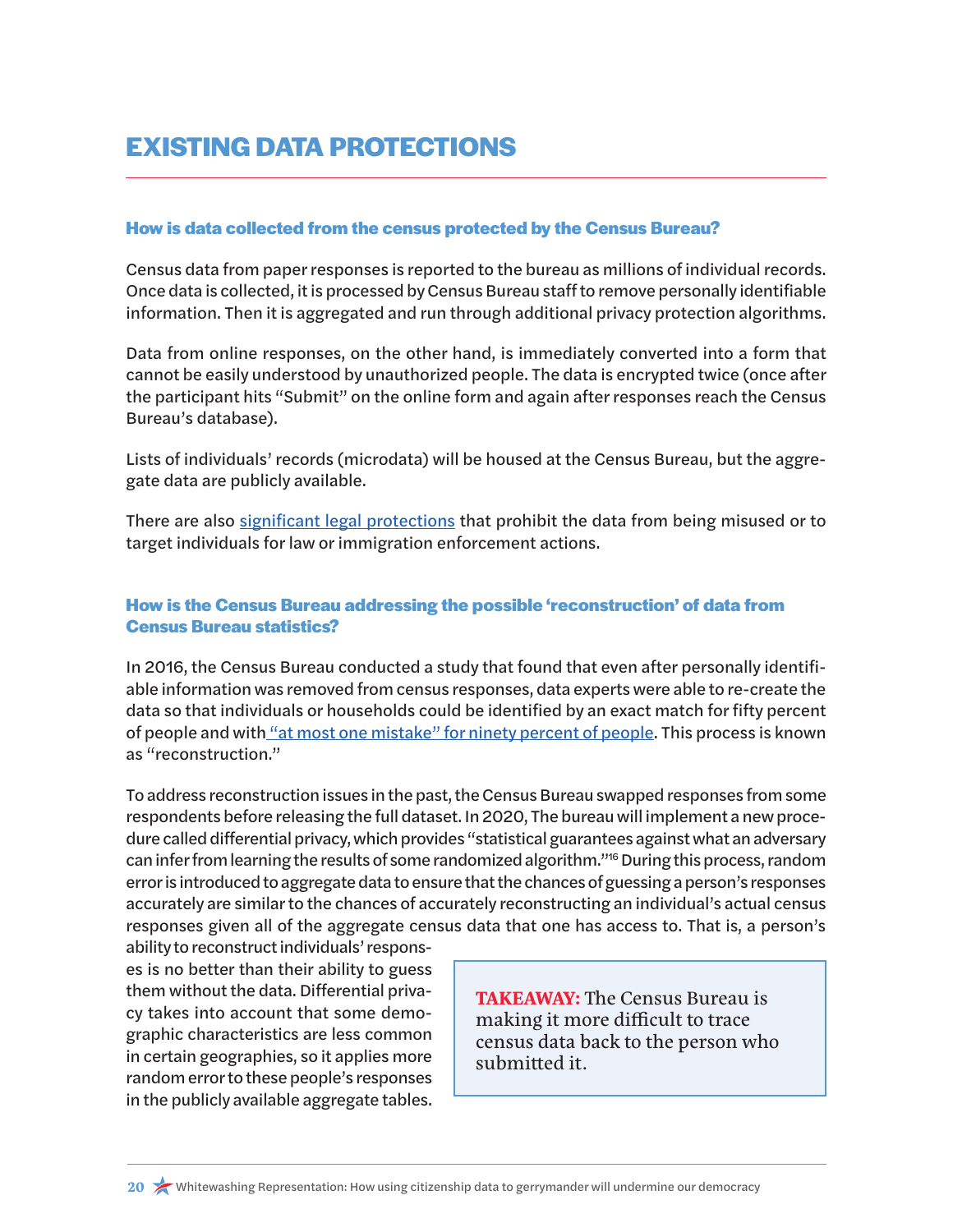## <span id="page-22-0"></span>**What legal confidentiality protections apply to census and administrative data?**

The confidentiality provision of the Census Act (also known as Title 13 of the U.S. Code) provides broad protections for the confidentiality of census data and any administrative data that is combined with the census data. If the Census Bureau or "other federal, state, local, and tribal governmental agencies, as well the private sector," uses statistical products made from administrative data on citizenship to harm small geographies with large noncitizen populations, those violations are subject to penalties outlined in the privacy protections.<sup>17</sup>

Confidentiality restrictions on administrative records and on statistical products legally protect populations against targeting by law enforcement.

Neither the Census Bureau nor anyone who works for it may use the information gathered in the census or disclose the personally identifiable information gathered in the census under penalty of law. Census Bureau employees are required to swear an oath of confidentiality, and anyone outside of the Census Bureau cannot see individual census responses.

Finally, and most importantly, no data collected by the Census Bureau may be used without the consent of the individual as evidence or for any enforcement action, lawsuit, or judicial or administrative proceeding.18

(Find more information on [census confidentiality](https://www.brennancenter.org/publication/federal-laws-protect-census-confidentiality) and [protection from malicious data use](https://www2.census.gov/foia/ds_policies/ds001_appendices.pdf) at the hyperlinks. See this [report](https://www.brennancenter.org/sites/default/files/publications/2019_02_Census%20Brief_v4.pdf) from the Brennan Center for Justice, which further explains census confidentiality.)

## <span id="page-22-1"></span>**What protections exist for data sharing among the agencies listed in Trump's executive order?**

The Census Bureau regularly enters agreements with other agencies and departments to receive administrative records. In compliance with Title 13 of the U.S. Code, the bureau strips personally identifiable information from the records it gets from other departments and is legally prohibited from sending those records back to the Department of Homeland Security (including U.S. Citizenship and Immigration Services, U.S. Customs and Border Protection, U.S. Immigration and Customs Enforcement).

Section 552(a) of the **[Privacy Act](http://www.osec.doc.gov/opog/privacy/Memorandums/Privacy_Act-1974-USC552A.pdf) allows** individuals' data to be shared with the Census Bureau for statistical purposes, but other agencies may not share these records with each other without the written consent of the person who is the subject of the record. The only use outside of this restriction is transmission of the data between administrative agencies (not the Census Bureau) for law enforcement, but

**TAKEAWAY:** Multiple legal protections are in place to prevent census citizenship data from being used for immigration or law enforcement. The data is intended for redistricting and influencing policy and laws.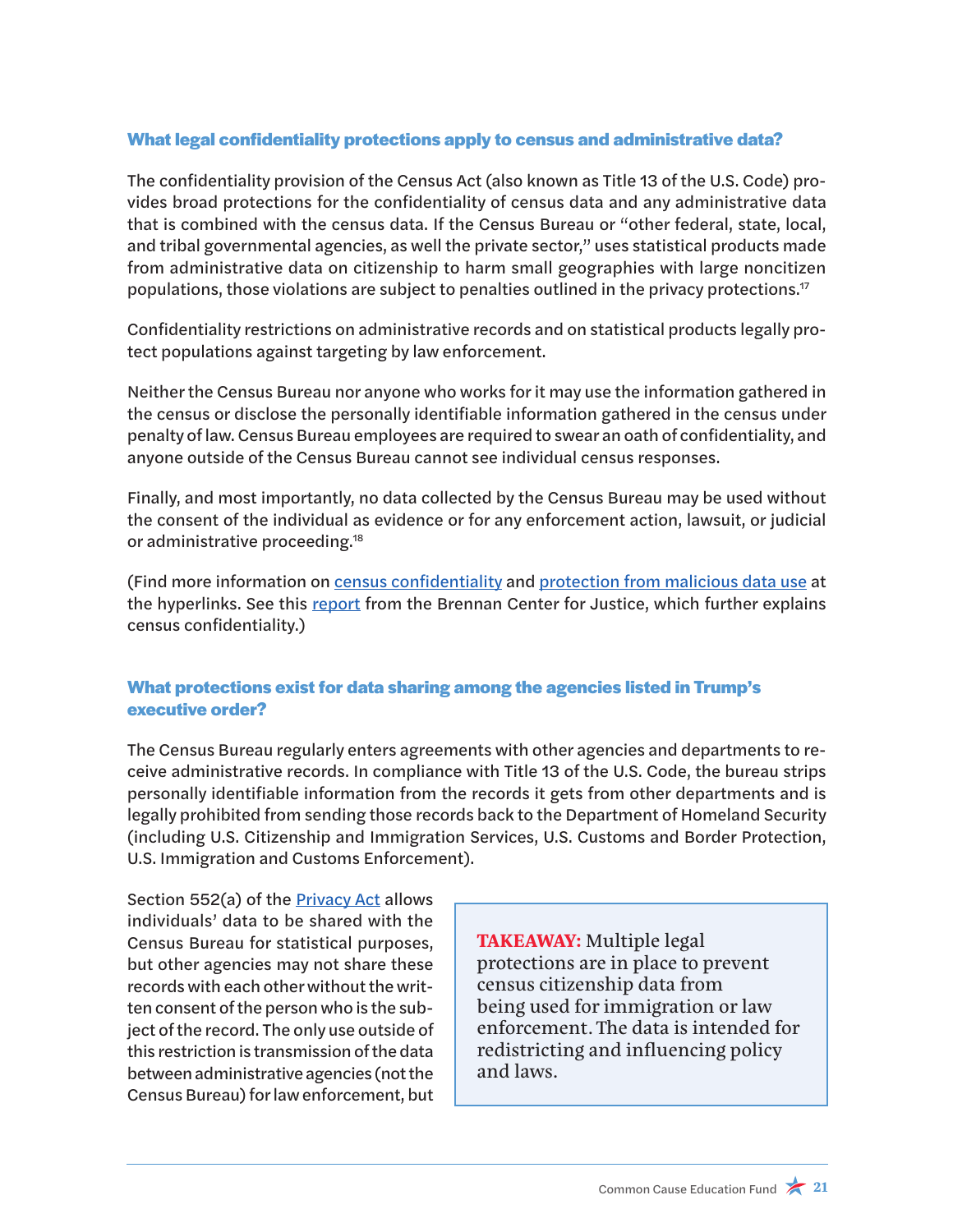even this use requires that the head of an agency make a written request to the agency whose records it wants to access. The head of the agency must also specify exactly the portion of the record they want and the law enforcement activity for which it will be used.

(Find more on the Census Bureau's [statement on data sharing](https://www.census.gov/newsroom/press-releases/2019/data-sharing-agreements.html) at the hyperlinks.)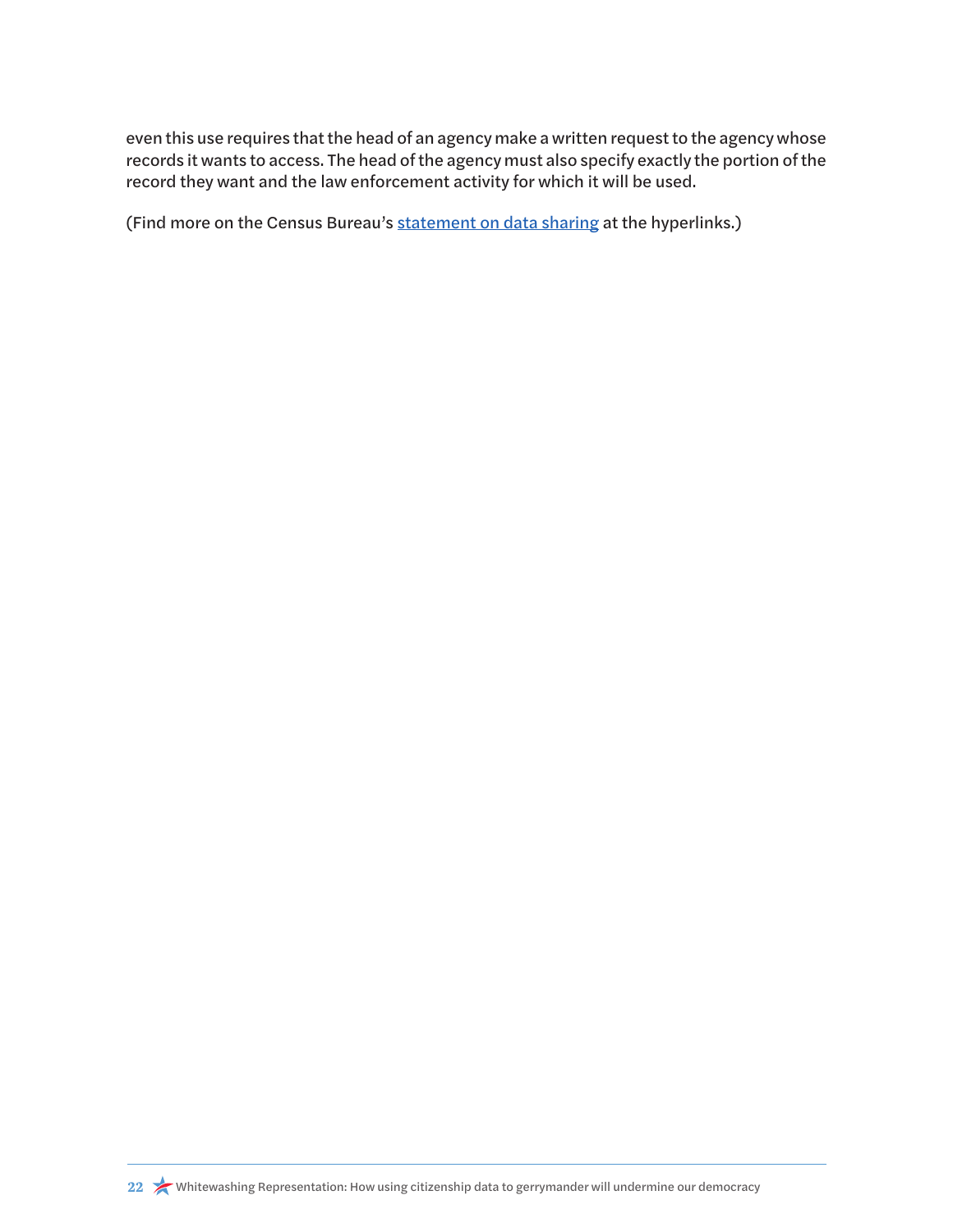# **TERMS**

**Administrative Data** (Administrative Records): Any records that agencies collect and maintain to administer the programs that they run.

**American Community Survey** (ACS): An annual survey sent to a random sample of households in the United States to learn about the characteristics of American communities. Respondents are asked questions about their income, citizenship, race and ethnicity, etc.

**[Apportionment](https://www.britannica.com/topic/legislative-apportionment)**: The distribution of the 435 U.S. House of Representatives districts among the states based on each state's total population. Apportionment takes place after each decennial census.

**[Citizen voting age population](https://www.census.gov/programs-surveys/decennial-census/about/voting-rights/cvap.html)** (citizen voting eligible population): The number of people living in a specific area, such as a census block or congressional district, who are citizens aged 18 or older. That data is currently obtained from the American Community Survey (ACS). This is a special tabulation providing data on citizen voting age population by race and ethnicity.

**[Citizen voting age population \(CVAP\) redistricting](https://www.census.gov/programs-surveys/decennial-census/about/voting-rights/cvap.html)**: An effort to let states erase non-citizens and minors from representation in legislative and Congressional maps by deliberately omitting them from the count used to draw districts. Also referred to as citizen voting eligible population.

**Coverage** (**under-coverage**, over-coverage): This refers to how much of the population is overrepresented or underrepresented in a set of data.

**Decennial Census**: A count of all people living within the United States that the Constitution requires the federal government to conduct at the start of each decade (every 10 years).

**Microdata**: Data on specific individuals.

**[Person-Address Pairs](https://www.census.gov/content/dam/Census/library/publications/2012/dec/2010_cpex_247.pdf)**: The combination of a unique person with an address. These are used to link administrative records to census respondents.

**Public Law 94-171**: Provides small-area population tabulations to each of the 50 state legislatures and to their governors in a nonpartisan manner. This is provided no more than one year after the decennial census.

**Redistricting**: The configuration and reconfiguration of the geographic boundaries of voting districts to determine representation in a governmental body (e.g., Congress, state legislatures, city councils, school boards, county commissions). During redistricting, lines are redrawn to determine the geographical boundaries for districts that elected officials will represent.

**[Sampling](https://www.britannica.com/science/sampling-statistics)**: The process of or method for obtaining information from a randomly selected and smaller subset of a larger population to infer information about the larger population. Sampling and statistical inference are used in circumstances in which it is impractical to obtain information from every member of the population.

**Tabulation**: The process of placing classified data into tabular (summary) form.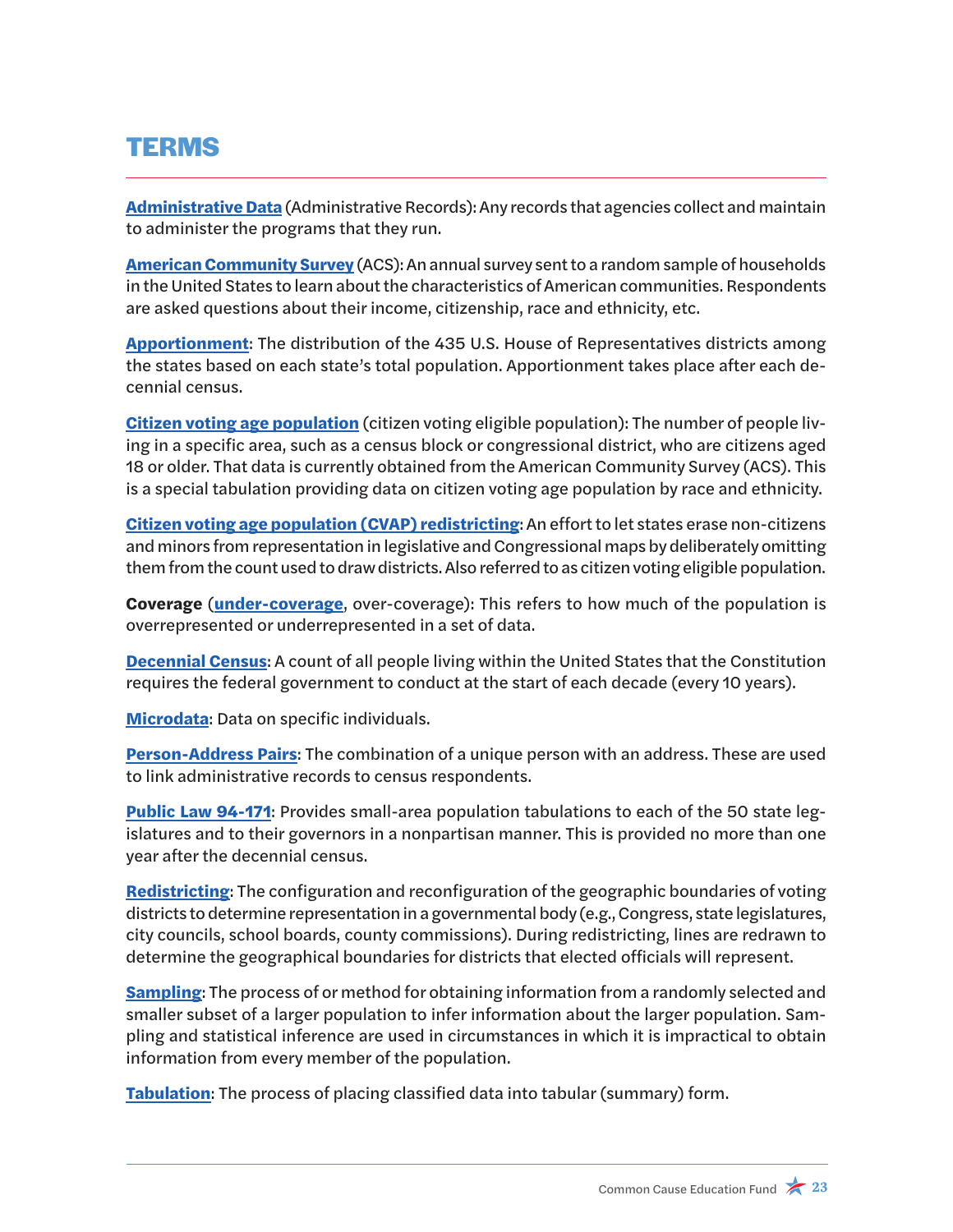## <span id="page-25-0"></span>**Endnotes**

Census Bureau. Redistricting File (Public Law 94-[1](#page-9-1)71) Dataset. February 03, 2011. [https://www.census.](https://www.census.gov/data/datasets/2010/dec/redistricting-file-pl-94-171.html) [gov/data/datasets/2010/dec/redistricting-file-pl-94-171.html](https://www.census.gov/data/datasets/2010/dec/redistricting-file-pl-94-171.html)

[2](#page-9-1) Defined by the Statistical Programs and Standards office of the U.S. Office of Management and Budget in Directive 15 (issued in 1977 and revised in 1997). Originally, race tabulation groups included "white," "black," "American Indian/Alaska Native," "Asian/Pacific Islander," and "some other race."

[3](#page-9-1) Requested by the state legislatures and Department of Justice for the 1990 Census Redistricting Data Program.

[4](#page-10-1) Thornburg v. Gingles, 478 U.S. 30, 50-51 [1986]. [https://supreme.justia.com/cases/federal/us/478/30.](https://supreme.justia.com/cases/federal/us/478/30)

[5](#page-14-3) Groen, Jeffrey. 2012. "Sources of Error in Survey and Administrative Data: The Importance of Reporting Procedures." *Journal of Official Statistics* 28 (2): 173–98.

[6](#page-14-3) Coutin, Susan Bibler. 2003. *Legalizing Moves: Salvadoran Immigrants' Struggle for U.S. Residency*. University of Michigan Press.

[7](#page-14-3) Hagan, Jacqueline Maria. 1994. *Deciding to Be Legal: A Maya Community in Houston*. Temple University Press.

8 Census Bureau. American Community Survey. Coverage Rates and Definitions. July 12, 2018. [https://www.](https://www.census.gov/programs-surveys/acs/methodology/sample-size-and-data-quality/coverage-rates-) [census.gov/programs-surveys/acs/methodology/sample-size-and-data-quality/coverage-rates-definitions.](https://www.census.gov/programs-surveys/acs/methodology/sample-size-and-data-quality/coverage-rates-) html.

[9](#page-16-2) Van Hook, Jennifer, and James Bachmeier. 2013. "Citizenship Reporting in the American Community Survey." *Demographic Research*29 (1): 1–32.<https://doi.org/10.4054/DemRes.2013.29.1.>

10 De La Puente, Manuel. 2004. "Census 2000 Ethnographic Studies." U.S. Census Bureau, p. 15. [https://](https://www.census.gov/pred/www/rpts/Ethnographic%20Studies%20Final%20Report.pdf) [www.census.gov/pred/www/rpts/Ethnographic%20Studies%20Final%20Report.pdf.](https://www.census.gov/pred/www/rpts/Ethnographic%20Studies%20Final%20Report.pdf)

11 De La Puente, Manuel. 1995. "Using Ethnography to Explain Why People Are Missed or Erroneously Included by the Census: Evidence from Small Area Ethnographic Studies." U.S. Census Bureau.

12 Nichols, Vanessa Cruz, Alana M. W. LeBrón, and Francisco I. Pedraza. 2018. "Policing Us Sick: The Health of Latinos in an Era of Heightened Deportations and Racialized Policing." PS: Political Science & Politics 51 (2): 293–97. [https://doi.org/10.1017/S1049096517002384.](https://doi.org/10.1017/S1049096517002384)

13 Pedraza, Francisco I., and Maricruz Ariana Osorio. 2017. "Courted and Deported: The Salience of Immigration Issues and Avoidance of Police, Health Care, and Education Services among Latinos." *Aztlan: A Journal of Chicano Studies* 42 (2): 249–66.

14 Asian Americans Advancing Justice. Factsheet on the Census, Confidentiality and Japanese American Incarceration. [https://censuscounts.org/wp-content/uploads/2019/03/AAJC-LCCR-Census-Confidentiality-](https://censuscounts.org/wp-content/uploads/2019/03/AAJC-LCCR-Census-Confidentiality-Factsheet-FINAL)[Factsheet-FINAL-4.26.2018.pdf](https://censuscounts.org/wp-content/uploads/2019/03/AAJC-LCCR-Census-Confidentiality-Factsheet-FINAL)

15 The forced removal and incarceration of over 120,000 Japanese Americans during World War II.

16 Dwork, Cynthia. 2011. "Differential Privacy." In *Encyclopedia of Cryptography and Security*, edited by Henk C. A. van Tilborg and Sushil Jajodia, 338–40. Boston, MA: Springer. [https://doi.org/10.1007/978-1-4419-](https://doi.org/10.1007/978-1-4419-5906-5_752) [5906-5\\_752](https://doi.org/10.1007/978-1-4419-5906-5_752).

17 U.S. Census Bureau. 2018. "Handbook for Administrative Data Projects." [https://www2.census.gov/foia/](https://www2.census.gov/foia/ds_policies/ds001_appendices.pdf) [ds\\_policies/ds001\\_appendices.pdf.](https://www2.census.gov/foia/ds_policies/ds001_appendices.pdf)

18 U.S. Code. Title 13. Section 9. [https://www.govinfo.gov/content/pkg/USCODE-2007-title13/pdf/USCODE-](https://www.govinfo.gov/content/pkg/USCODE-2007-title13/pdf/USCODE-2007-title13.pdf)[2007-title13.pdf](https://www.govinfo.gov/content/pkg/USCODE-2007-title13/pdf/USCODE-2007-title13.pdf).